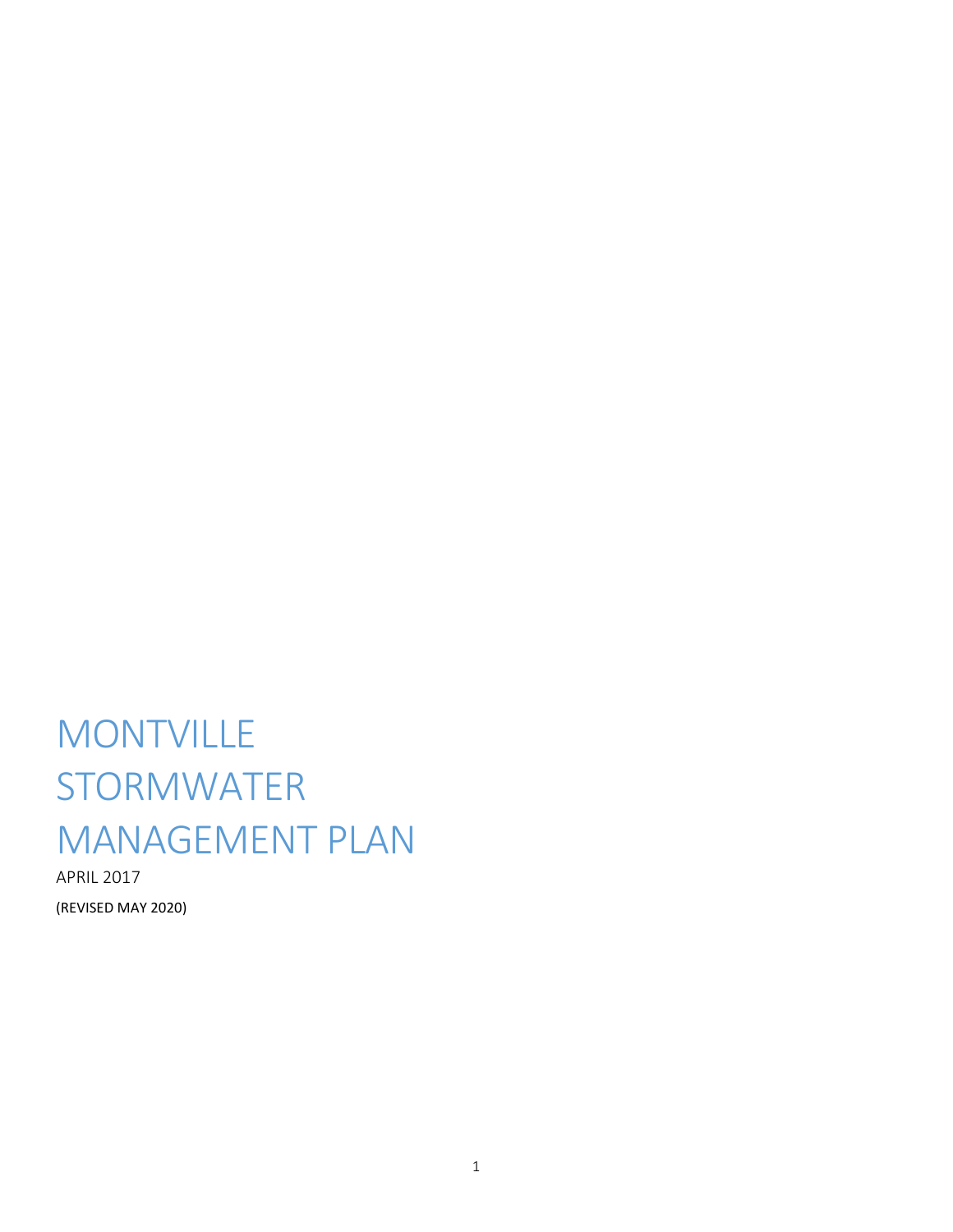# **Contents**

| (1)                                                                                                                                                                                                                    |  |
|------------------------------------------------------------------------------------------------------------------------------------------------------------------------------------------------------------------------|--|
| 1.1<br>1.2<br>ADDRESS EDUCATION AND OUTREACH FOR POLLUTANTS OF                                                                                                                                                         |  |
| (2) PUBLIC INVOLVEMENT AND PARTICIPATION  8                                                                                                                                                                            |  |
| 2.1<br>COMPLY WITH PUBLIC NOTICE REQUIREMENTS FOR THE<br>STORMWATER MANAGEMENT PLAN AND ANNUAL REPORTS 8                                                                                                               |  |
| <b>ILLICIT DISCHARGE DETECTION AND ELIMINATION  9</b><br>(3)                                                                                                                                                           |  |
| 3.2<br>DEVELOP LIST AND MAP OF ALL MS4 OUTFALLS AND<br>3.3<br>DEVELOP CITIZEN REPORTING PROGRAM  10<br>3.4 ESTABLISH LEGAL AUTHORITY TO PROHIBIT ILLICIT DISCHARGES  10<br>3.7 DETAILED MS4 INFRASTRUCTURE MAPPING  11 |  |
| (4) CONSTRUCTION SITE STORMWATER RUNOFF                                                                                                                                                                                |  |
|                                                                                                                                                                                                                        |  |
| 4.1<br>IMPLEMENT, UPGRADE AND ENFORCE LAND USE REGULATIONS<br>TO MEET REQUIREMENTS OF MS4 GENERAL PERMIT  12<br>4.2<br>DEVELOP AND IMPLEMENT PLAN FOR INTERDEPARTMENTAL                                                |  |
| COORDINATION OF SITE PLAN REVIEW AND APPROVAL  12<br>4.3<br>REVIEW SITE PLANS FOR STORMWATER QUALITY CONCERNS 13<br>4.4                                                                                                |  |
| 4.5<br>IMPLEMENT PROCEDURE TO ALLOW PUBLIC COMMENT ON SITE                                                                                                                                                             |  |
| 4.6<br>IMPLEMENT PROCEDURE TO NOTIFY DEVELOPERS ABOUT DEEP                                                                                                                                                             |  |
| POST-CONSTRUCTION STORMWATER MANAGEMENT<br>(5)                                                                                                                                                                         |  |
| IN NEW DEVELOPMENT OR REDEVELOPMENT  14                                                                                                                                                                                |  |
| 5.1<br>UPDATE LEGAL AUTHORITY AND GUIDELINES REGARDING LID<br>AND RUNOFF REDUCTION IN SITE DEVELOPMENT PLANNING  14<br>5.2<br><b>IMPLEMENT LONG-TERM MAINTENANCE PLAN FOR</b>                                          |  |
| STORMWATER BASINS AND TREATMENT STRUCTURES  15<br>DIRECTLY CONNECTED IMPERVIOUS AREA (DCIA) MAPPING 15<br>5.3<br>5.4<br>ADDRESS POST-CONSTRUCTION ISSUES IN AREAS WITH                                                 |  |
| (6)<br>POLLUTION PREVENTION / GOOD HOUSEKEEPING 17                                                                                                                                                                     |  |
| 6.1<br>DEVELOP AND IMPLEMENT FORMAL EMPLOYEE TRAINING                                                                                                                                                                  |  |
|                                                                                                                                                                                                                        |  |
| 6.2<br>IMPLEMENT MS4 PROPERTY AND OPERATIONS MAINTENANCE<br>17                                                                                                                                                         |  |
|                                                                                                                                                                                                                        |  |

|      | (iv) Montville Buildings and facilities (schools under the    |
|------|---------------------------------------------------------------|
|      | jurisdiction of Montville, Montville offices, police and fire |
|      | stations, pools, parking garages and other Montville-         |
|      | owned or operated buildings or utilities) 18                  |
|      |                                                               |
|      |                                                               |
| 6.3  | <b>IMPLEMENT COORDINATION WITH INTERCONNECTED MS4s.19</b>     |
| 6.4  | DEVELOP AND IMPLEMENT A PROGRAM TO CONTROL OTHER              |
|      |                                                               |
| 6.5  | EVALUATE ADDITIONAL MEASURES FOR DISCHARGES TO                |
|      |                                                               |
|      | (i) For waters for which Nitrogen or Phosphorus is a          |
|      |                                                               |
|      | (ii) For waters for which <b>Bacteria</b> is a Stormwater     |
|      |                                                               |
| 6.6  |                                                               |
| 6.7  | DEVELOP AND IMPLEMENT AN INFRASTRUCTURE REPAIR,               |
|      |                                                               |
| 6.8  | DEVELOP AND IMPLEMENT PLAN TO IDENTIFY AND PRIORITIZE         |
|      |                                                               |
| 6.9  | DEVELOP AND IMPLEMENT STREET SWEEPING PROGRAM  20             |
| 6.10 | DEVELOP AND IMPLEMENT CATCH BASIN CLEANING PROGRAM            |
|      | 21                                                            |
| 6.11 | DEVELOP AND IMPLEMENT SNOW MANAGEMENT PRACTICES, 22           |
|      |                                                               |
|      |                                                               |
|      | STORMWATER MANAGEMENT PLAN SIGNATURE  24                      |
|      | STORMWATER MANAGEMENT PLAN ENGINEERING CERTIFICATION  24      |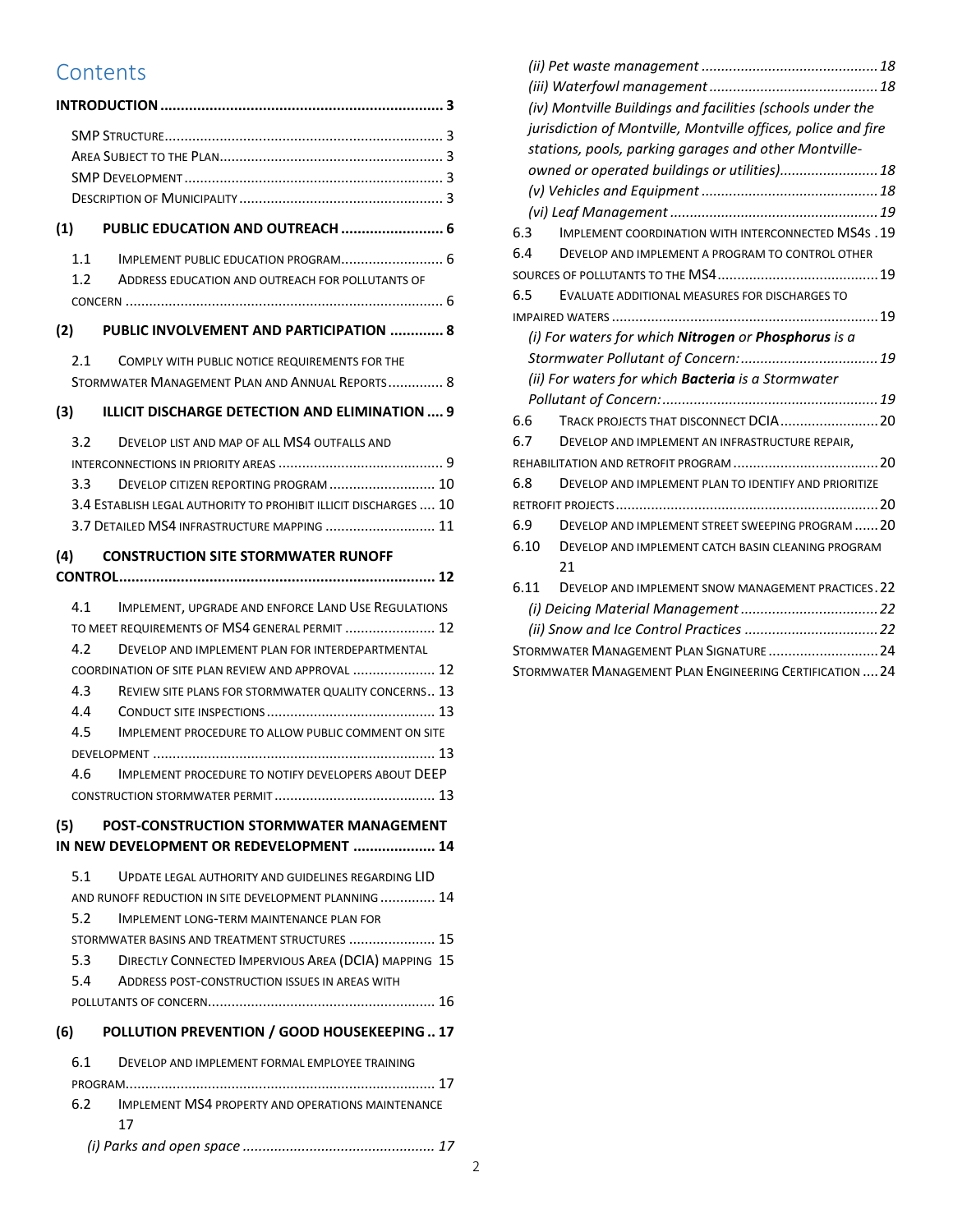# <span id="page-2-0"></span>Introduction

This Stormwater Management Plan (SMP) was developed by the Town of Montville to protect water quality and reduce the discharge of pollutants from the municipality's storm sewer system to the maximum extent practicable (MEP). This SMP addresses the requirements established by the CT Department of Energy and Environmental Protection's (DEEP) General Permit for the Discharge of Stormwater from Small Municipal Separate Storm Sewer Systems (MS4 General Permit). This permit is the local enforcement mechanism of the U.S. Environmental Protection Agency's (EPA) National Pollutant Discharge Elimination System (NPDES) Stormwater Phase II Rule.

#### <span id="page-2-1"></span>SMP Structure

The plan outlines a program of best management practices (BMPs), measurable goals, responsible individuals or departments, and implementation schedules for the following six minimum control measures:

- (1) Public education and outreach
- (2) Public involvement and participation
- (3) Illicit discharge detection and elimination
- (4) Construction site stormwater runoff control
- (5) Post-construction stormwater management in new development and redevelopment
- (6) Pollution prevention/good housekeeping

Appendices to this plan include the CT DEEP General Permit for the Discharge of Stormwater from Small MS4s and a map of Montville's impaired waterbodies.

#### <span id="page-2-2"></span>Area Subject to the Plan

The measures identified in this SMP will be applied throughout the boundaries of the Town of Montville except as otherwise noted and be consistent with the MS4 General Permit requirements. Stormwater discharge from municipally-owned maintenance garages, salt sheds and other facilities subject to the DEEP Industrial Stormwater General Permit will continue to be regulated under the conditions of that permit.

#### <span id="page-2-3"></span>SMP Development

The Public Works Department will coordinate the development and implementation of the SMP. Annual Reporting of the SMP's implementation will be tracked and documented in Annual Reports summarizing stormwater management activities carried out by the Montville and its partners. These reports will be submitted to DEEP on an annual basis no later than April 1.

#### <span id="page-2-4"></span>Description of Municipality

The operator of the MS4 is the Town of Montville. The Town of Montville is a public entity located in the county of New London, State of Connecticut. The Town of Montville covers an area of approximately 40 square miles, located in Southeastern Connecticut as shown in Figure 1.

The Connecticut Department of Transportation (DOT) operates an MS4 on state highways located in the Town of Montville. This system is regulated under the CT DOT's MS4 permit. Implementation of the BMPs identified in this plan will be coordinated between Montville and CT DOT.

#### Impaired Waters

In preparing the SMP, the CT DEEP's Water Quality Standards were reviewed in order to determine the Surface Water Quality Classifications for each watercourse in Montville. Certain BMP's address the watersheds containing watercourses designated as "impaired" by the CT DEEP. Table 1 shows the water quality classification for each watershed. Table 2 summarizes the water bodies within or that run through the municipality that are listed on the 2016 List of Connecticut Water Bodies not meeting water quality standards and are designated as "impaired".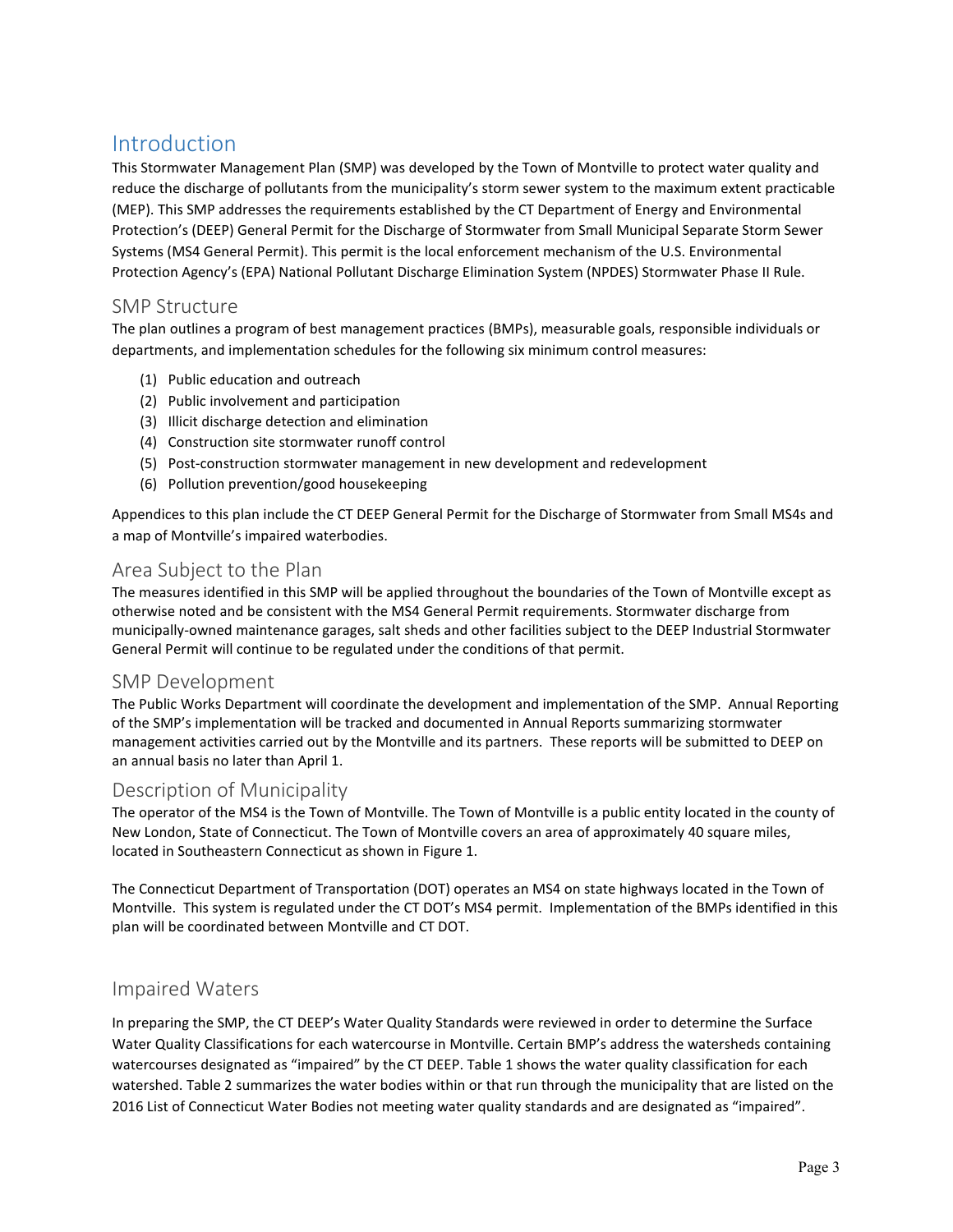| <b>TABLE 1</b><br><b>Water Quality Surface</b><br><b>Classifications Montville, CT</b> |                             |                             |                                                          |
|----------------------------------------------------------------------------------------|-----------------------------|-----------------------------|----------------------------------------------------------|
| Drainage Basin<br>Number                                                               | Watershed or Stream<br>Name | Surface<br>Water<br>Quality | Impaired per<br><b>Water Quality</b><br><b>Standards</b> |
| 2002                                                                                   | <b>Barnes Reservoir</b>     | AA                          | <b>No</b>                                                |
| 2202                                                                                   | Bogue Brook Reservoir       | AA                          | <b>No</b>                                                |
| 2203                                                                                   | Davis Pond                  | AA                          | <b>No</b>                                                |
| 3006                                                                                   | Deep Hollow Brook           | AA                          | N <sub>o</sub>                                           |
| 3004                                                                                   | Fox Brook                   | A                           | <b>No</b>                                                |
| 3906                                                                                   | Gardner Lake                | A                           | No                                                       |
| 3004                                                                                   | Gay Cemetary Pond           | B                           | <b>No</b>                                                |
| 3006                                                                                   | <b>Hunts Brook</b>          | AA                          | <b>No</b>                                                |
| 3005                                                                                   | Johnson Pond                | A                           | <b>No</b>                                                |
| 2202                                                                                   | Latimer Brook               | AA/A                        | <b>No</b>                                                |
| 3004                                                                                   | <b>Neck Brook</b>           | A                           | <b>No</b>                                                |
| 3004                                                                                   | Oakdale Pond                | A                           | <b>No</b>                                                |
| 3004                                                                                   | Oxoboxo Brook               | A/B                         | Yes                                                      |
| 3004                                                                                   | Oxoboxo Lake                | A                           | <b>No</b>                                                |
| 3004                                                                                   | Picker Pond                 | B                           | No                                                       |
| 3006                                                                                   | Sandy Brook                 | A                           | <b>No</b>                                                |
| 3000                                                                                   | <b>Shantok Brook</b>        | A                           | <b>No</b>                                                |
| 3004                                                                                   | Spot Pond                   | A                           | <b>No</b>                                                |
| 3005                                                                                   | <b>Stony Brook</b>          | A                           | No.                                                      |
| Various                                                                                | Thames River (Middle)       | <b>SB</b>                   | Yes                                                      |
| Various                                                                                | Thames River (Upper)        | <b>SB</b>                   | Yes                                                      |
| 3001                                                                                   | <b>Trading Cove Brook</b>   | A                           | <b>No</b>                                                |
| 3004                                                                                   | <b>Wheeler Pond</b>         | Α                           | <b>No</b>                                                |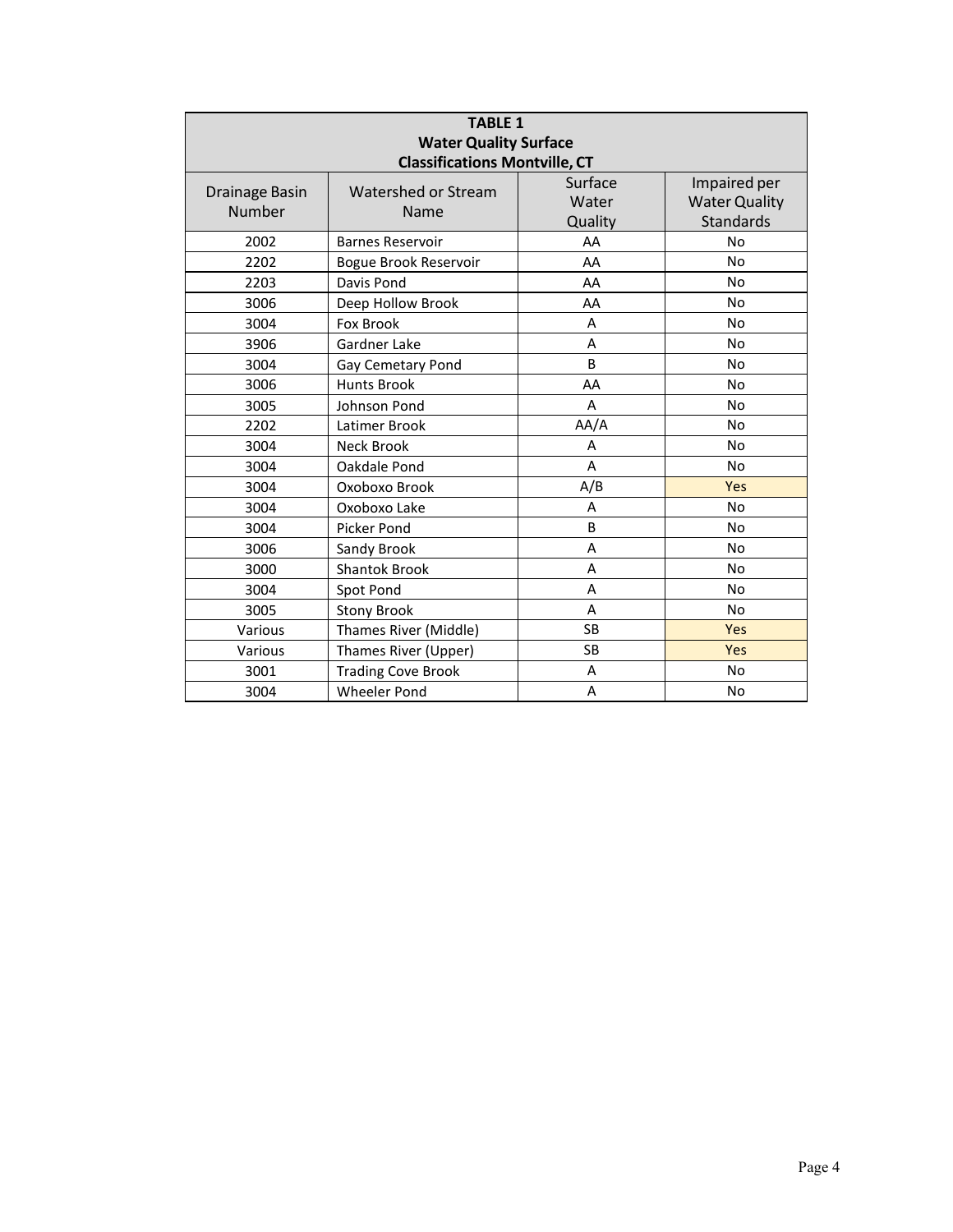| <b>TABLE 2</b><br><b>Montville Impaired Waterbodies</b> |                                 |                                       |                                                                                      |                                            |                                                                               |
|---------------------------------------------------------|---------------------------------|---------------------------------------|--------------------------------------------------------------------------------------|--------------------------------------------|-------------------------------------------------------------------------------|
| Waterbody<br>ID                                         | Water Segment<br>Description    | Water<br>Segment<br>Length<br>(miles) | <b>Impaired Use</b>                                                                  | Pollutant                                  | Cause/Potential Source                                                        |
| CT3004-00 01                                            | Oxoboxo<br>Brook-01             | 2.62                                  | Habitat for<br>Fish, Other<br>Aquatic Life<br>and Wildlife;<br>Recreation            | Bacteria, Other<br>pollutant of<br>concern | Escherichia coli; CAUSE<br><b>UNKNOWN</b>                                     |
| CT-E1_016-SB                                            | <b>Thames River</b><br>(Upper)  | 1.55 Square<br><b>Miles</b>           | Habitat for<br>Marine Fish,<br>Other Aquatic<br>Life and<br>Wildlife;<br>Recreation; | Nitrogen and<br>Phosphorus;<br>Bacteria    | DISSOLVED OXYGEN; NUTRIENTS;<br><b>ENTEROCOCCUS; FECAL</b><br><b>COLIFORM</b> |
| CT-E1_015-SB                                            | <b>Thames River</b><br>(Middle) | 3.32 Square<br><b>Miles</b>           | Habitat for<br>Marine Fish,<br>Other Aquatic<br>Life and<br>Wildlife;<br>Recreation; | Nitrogen and<br>Phosphorus;<br>Bacteria    | DISSOLVED OXYGEN; FECAL<br>COLIFORM; ENTEROCOCCUS                             |

The surface water classifications currently assigned to Montville watercourses are defined below.

#### Class A

Surface water is known or presumed to meet Water Quality Criteria which support designated uses, which may include potential drinking water supply; fish and wildlife habitat; recreational use; agricultural, industrial supply and other legitimate uses, including navigation.

#### Class AA

Designated uses include existing or proposed drinking water supply, fish and wildlife habitat, recreational use (may be restricted), agricultural and industrial supply.

#### Class B

Designated uses: recreational use: fish and wildlife habitat; agricultural and industrial supply and other legitimate uses including navigation.

Discharges restricted to: same as allowed in A and cooling waters, discharges from industrial and municipal wastewater treatment facilities (providing Best Available Treatment and Best Management Practices are applied), and other discharges subject to the provisions of section 22a-430 CGS.

#### Class SB

Designated uses: marine fish, shellfish and wildlife habitat, shellfish harvesting for transfer to approved areas for purification prior to human consumption, recreation, industrial and other legitimate uses including navigation.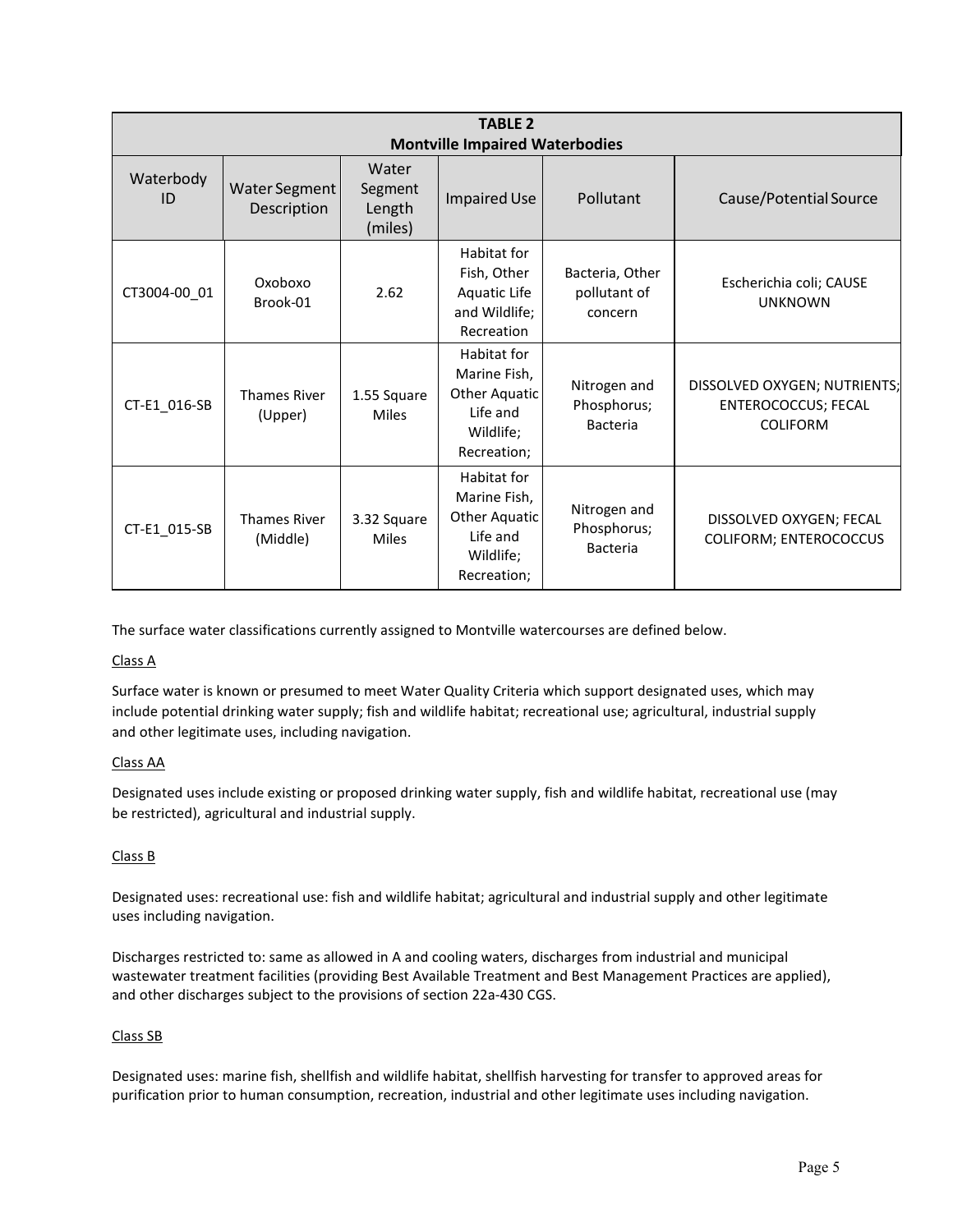# <span id="page-5-0"></span>(1) Public Education and Outreach

This minimum control measure outlines a program to communicate common sources of stormwater pollution and the impacts of polluted stormwater to the public. This will be done through distributing educational materials to the community and conducting outreach activities. The following BMPs and implementation schedule serve as Montville's MS4 Public Education Program.

#### **Goals:**

- Raise public awareness that polluted stormwater runoff is the most significant source of water quality problems;
- Motivate residents to use Best Management Practices (BMPs) that reduce polluted stormwater runoff; and
- Reduce polluted stormwater runoff in Montville as a result of increased awareness and utilization of BMPs*.*

# <span id="page-5-1"></span>1.1 Implement public education program

Montville will collect and distribute stormwater educational materials that, at a minimum, address the impacts of the following on water quality: pet waste, impervious cover, application of fertilizers, pesticides, and herbicides, and illicit discharges and improper disposal of wastes into the MS4.

Montville will maintain their own or link to UConn NEMO's comprehensive online library of stormwater educational material. The Montville website [https://www.townofmontville.org/department-services/public](https://www.townofmontville.org/department-services/public-works/stormwater-pollution-prevention/)[works/stormwater-pollution-prevention/](https://www.townofmontville.org/department-services/public-works/stormwater-pollution-prevention/) will continue to link directly to this web-based library and promote the availability of these materials. The planning department will include outreach material to site plan review checklist.

Additional targeted outreach efforts will be completed by the Department to educate middle school and elementary school students, to be performed by CLA Engineers.

# <span id="page-5-2"></span>1.2 Address education and outreach for pollutants of concern

Montville will distribute information on common sources of phosphorus, nitrogen, bacteria, and mercury pollution and how to prevent or reduce the amount reaching the MS4 and discharging into waterways.

The table below shows additional topics to be covered to address the phosphorus, nitrogen, bacteria, and mercury impairments that exist in Montville.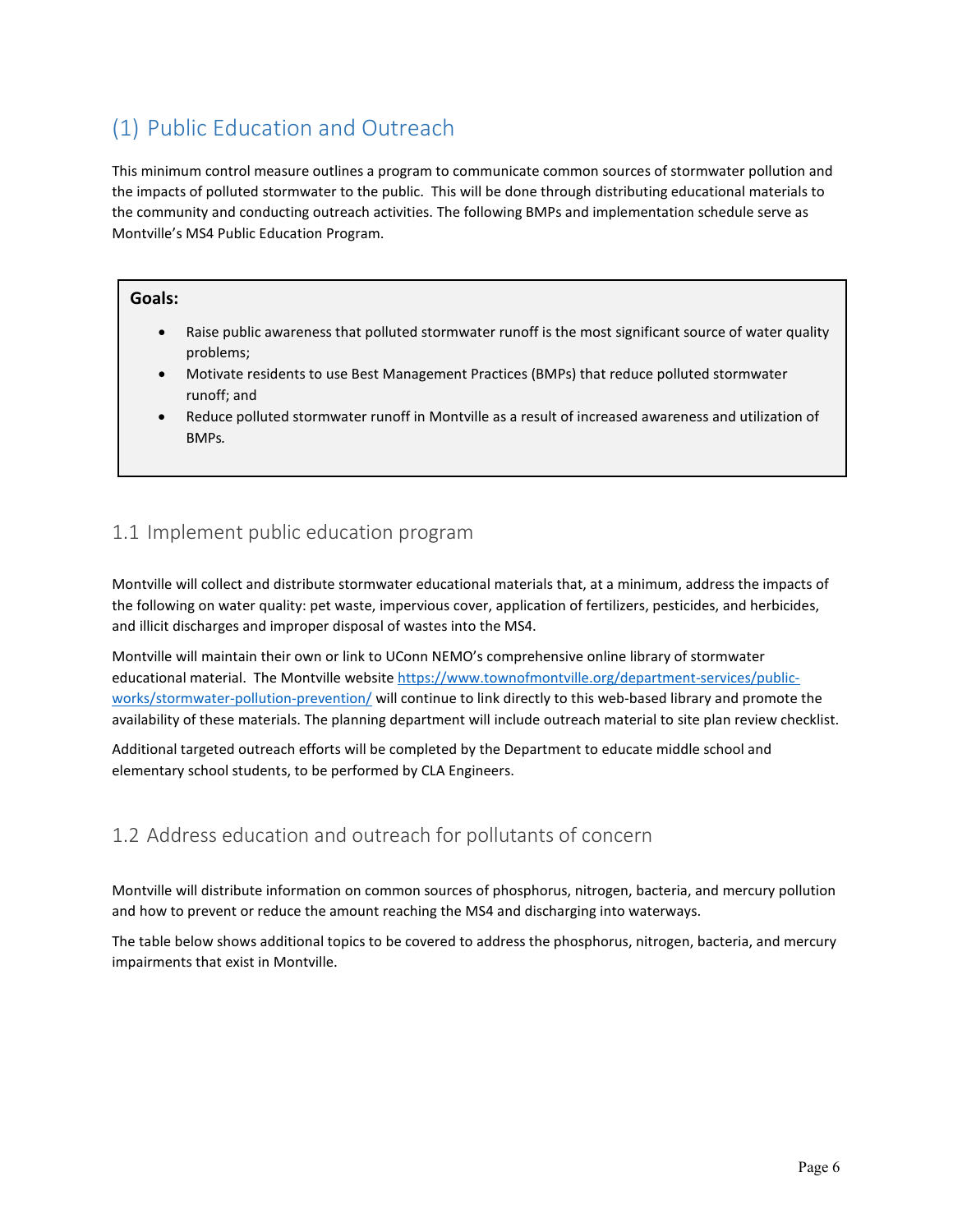| <b>Phosphorus</b>                                                               | <b>Nitrogen</b>                                                               | <b>Bacteria</b>                                      | <b>Mercury</b>               |
|---------------------------------------------------------------------------------|-------------------------------------------------------------------------------|------------------------------------------------------|------------------------------|
| Septic systems                                                                  | Septic systems                                                                | Septic systems                                       | Thermometers                 |
| Fertilizer use                                                                  | Fertilizer use                                                                | Sanitary cross<br>connections                        | Thermostats                  |
| Grass clippings and leaves<br>management                                        | Grass clippings and leaves<br>management                                      | Waterfowl                                            | Fluorescent lights           |
| Detergent use                                                                   | Discharge of sediment (to<br>which Nitrogen binds)<br>from Construction sites | Pet waste                                            | <b>Button cell batteries</b> |
| Discharge of sediment (to<br>which Phosphorus binds)<br>from Construction sites | Other erosive surfaces                                                        | Manure piles associated<br>with livestock and horses | Thermometers                 |
| Other erosive surfaces                                                          |                                                                               |                                                      |                              |

# Public outreach and education schedule

| <b>BMP</b>                                                 | Lead department /<br>individual | Month / year of<br>implementation                    | Measurable goal  |
|------------------------------------------------------------|---------------------------------|------------------------------------------------------|------------------|
| Implement public education<br>program                      | <b>DPW</b>                      | July 1, 2018 and<br>continue until<br>permit expires | Links on Website |
| Address<br>education/outreach for<br>pollutants of concern | <b>DPW</b>                      | July 1, 2018 and<br>continue until<br>permit expires | Links on Website |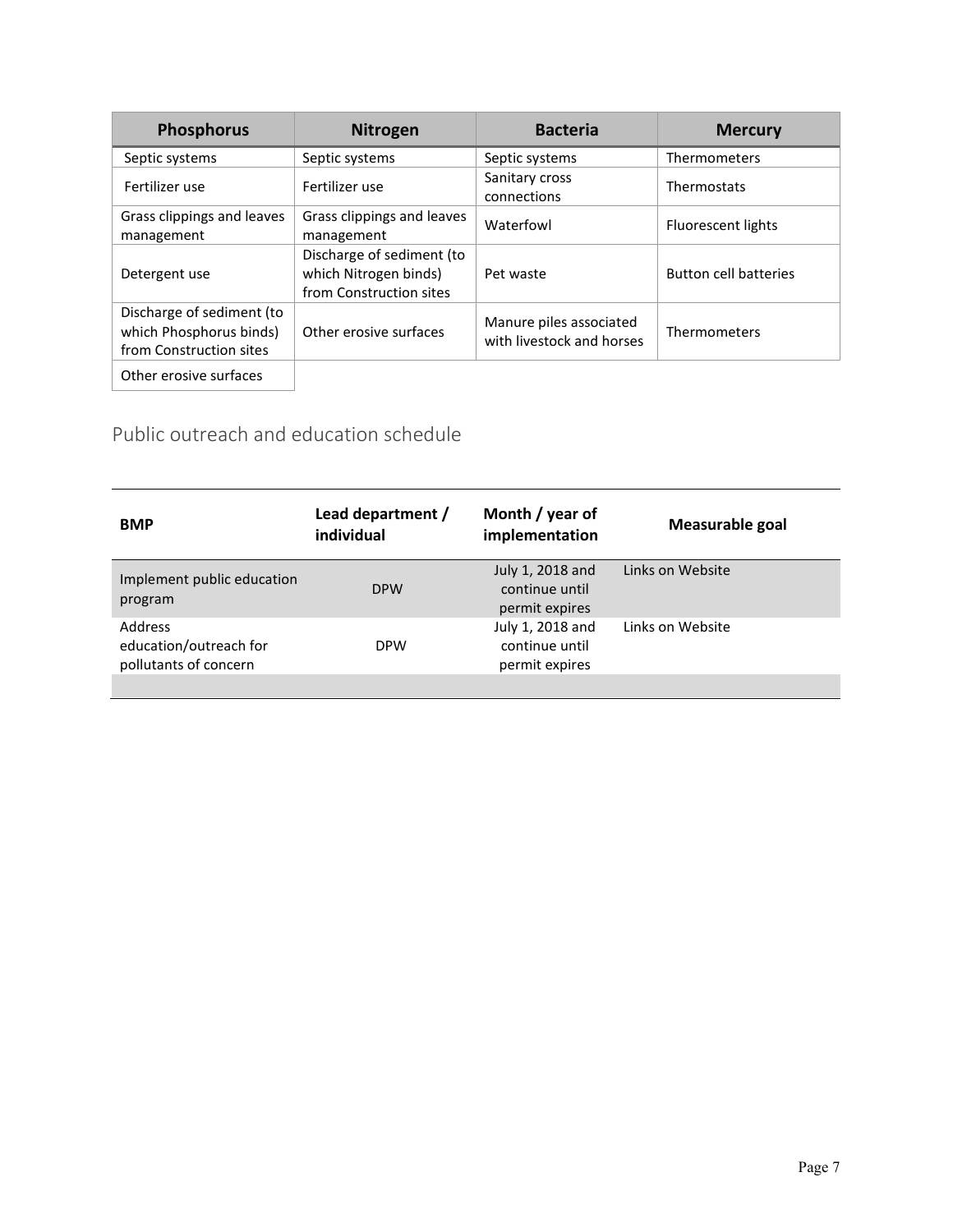# <span id="page-7-0"></span>(2) Public Involvement and Participation

This minimum control measure identifies the process for public involvement and participation in the Montville's stormwater management efforts.

#### **Goals:**

- Involve the community in planning and implementing the Montville's stormwater management activities.
- Provide a minimum 30 day notice to the public for this plan and annual reports.

# <span id="page-7-1"></span>2.1 Comply with public notice requirements for the Stormwater Management Plan and Annual Reports

Montville will publish a public notice on its website (http://www.town.Montville.ct.us/95/Public-Works). The notice will provide a contact name, phone number, address, and email to whom the public can send comments. Additionally, this plan and the Annual Reports will be publicly accessible on the web <https://www.townofmontville.org/department-services/public-works/stormwater-pollution-prevention/> The public notice will allow for a 30-day comment period, at a minimum.

### Public involvement and participation schedule

| <b>BMP</b>                                                                  | Lead department /<br>individual | Month / year of<br>implementation                 | Measurable goal         |
|-----------------------------------------------------------------------------|---------------------------------|---------------------------------------------------|-------------------------|
| Comply with public notice<br>requirements for the SMP<br>and Annual Reports | <b>DPW</b>                      | July 1, 2017 and continue<br>until permit expires | Publication on web site |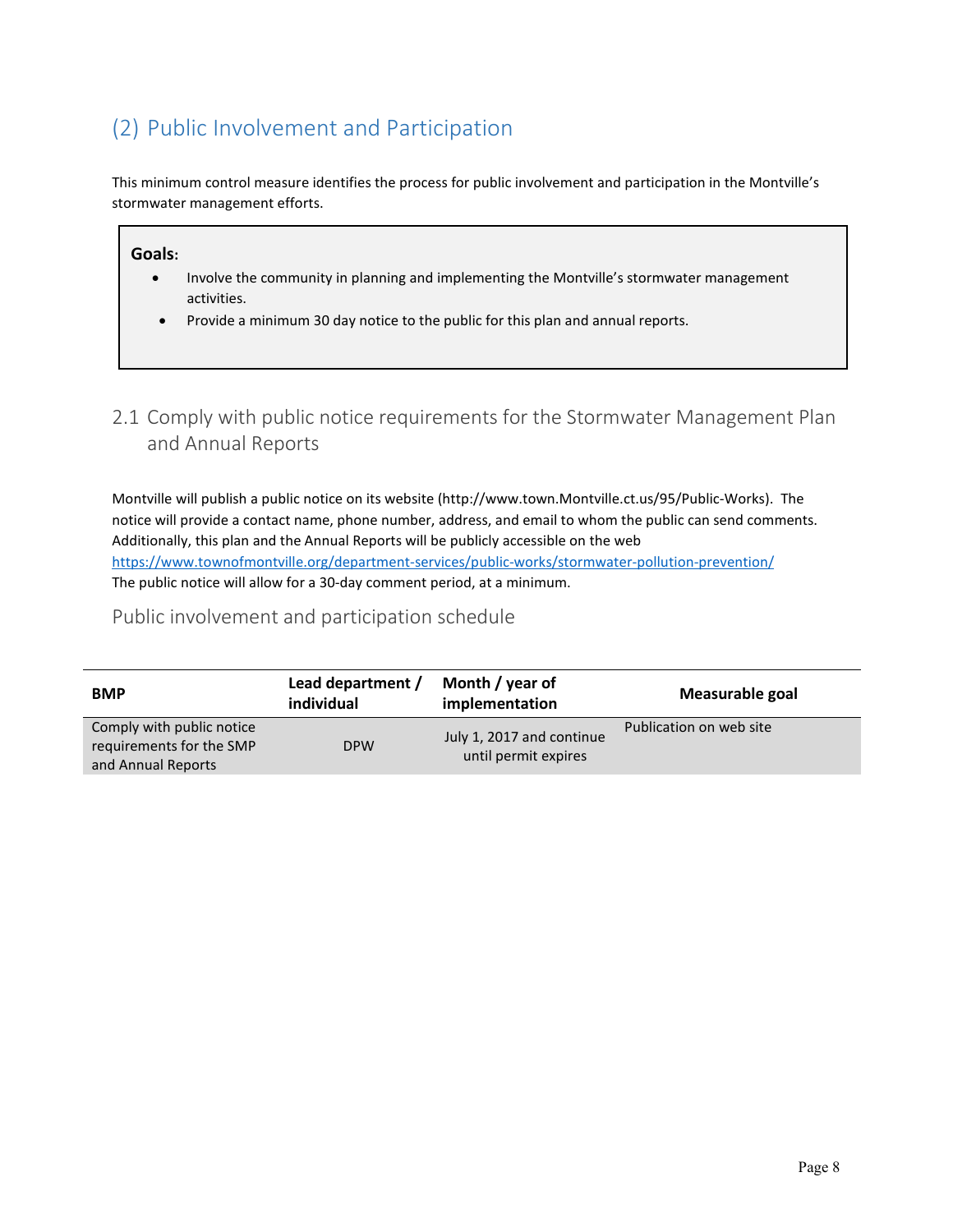# <span id="page-8-0"></span>(3) Illicit Discharge Detection and Elimination

This minimum control measure outlines a program to detect and eliminate current illicit discharges to the MS4 and prevent further illicit discharges in the future. All activities for this measure will be completed in Montville's priority areas (urbanized area, catchment areas with directly connected impervious area (DCIA) > 11%, and outfalls that discharge to impaired waters).

#### **Goal:**

Find the source of any illicit discharges; eliminate those illicit discharges; and ensure ongoing screening and tracking to prevent and eliminate future illicit discharges.

# 3.1 Develop written IDDE plan

Montville will develop a written IDDE plan to detect, locate and eliminate illicit discharges (to the maximum extent practicable) from the MS4 within Montville's priority areas. The IDDE plan will provide enforceable legal authority to eliminate illicit discharges, assign responsibilities, and develop a citizen reporting program. The plan will also outline the outfall screening and IDDE protocols consistent with Appendix B of the MS4 General Permit to identify, prioritize, and investigate MS4 catchments for suspected illicit discharge of pollutants. Also, the IDDE plan will outline follow-up screening and illicit discharge prevention procedures.

# <span id="page-8-1"></span>3.2 Develop list and map of all MS4 outfalls and interconnections in priority areas

Montville will complete its database of all stormwater discharges from a pipe or conduit located within and owned or operated by the municipality and all interconnections with other MS4s. Each entry will include:

- a. Type, material, size, shape and location (identified with a latitude and longitude) of conveyance, outfall or channelized flow (e.g. 24" concrete pipe);
- b. the name, water body ID and Surface Water Quality Classification of the immediate surface waterbody or wetland to which the stormwater runoff discharges;
- c. if the outfall does not discharge directly to a named waterbody, the name and water body ID of the nearest named waterbody to which the outfall eventually discharges;
- d. the name of the watershed, including the subregional drainage basin number (available from CT ECO at www.cteco.uconn.edu) in which the discharge is located;
- e. date of most recent inspection of the outfall, the condition, and any indicators of potential nonstormwater discharges as of most recent inspection;

The database will be exported into excel format for annual reports.

The Director of Public Works and The Town's consultant will conduct an annual review and update of the mapping.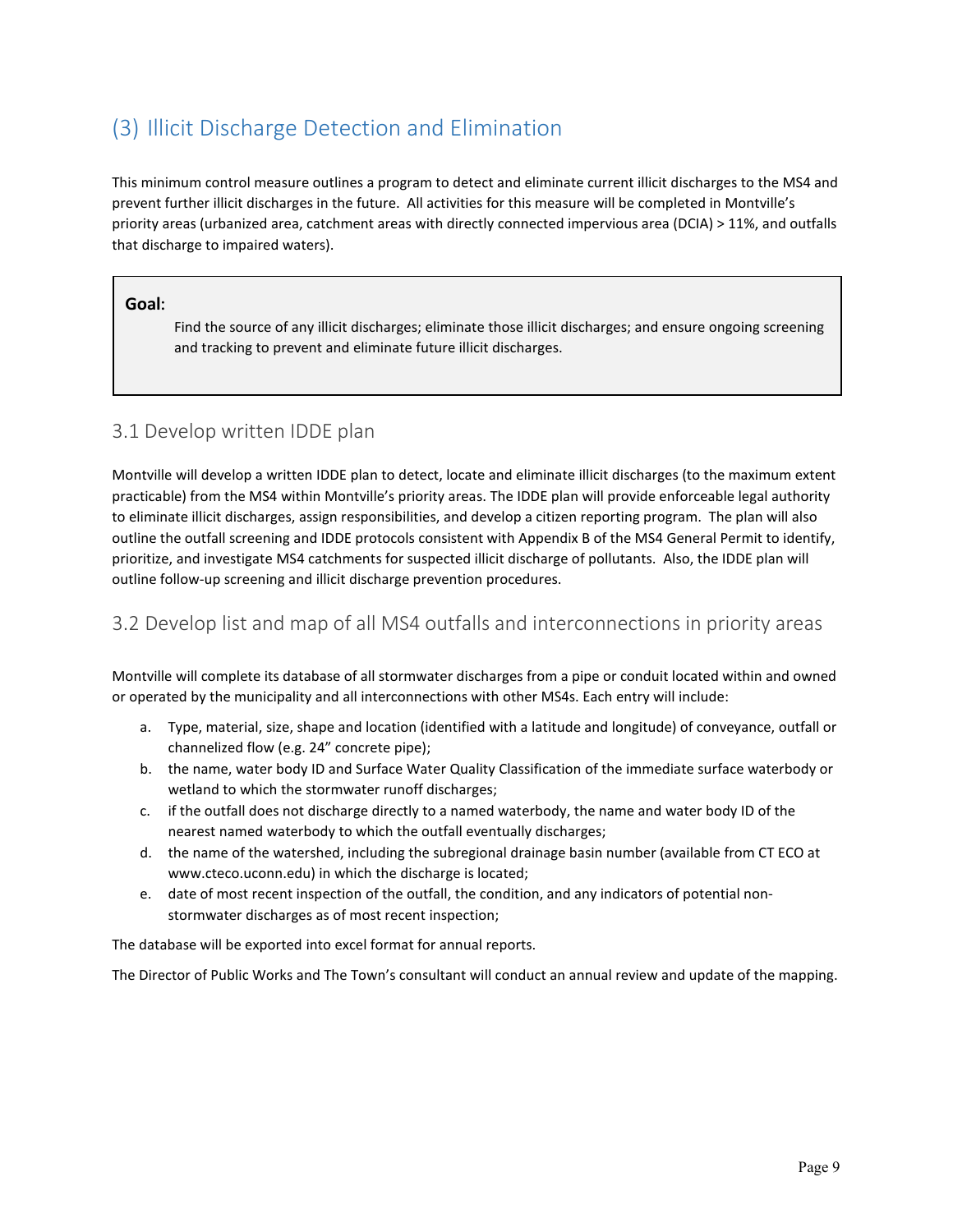# <span id="page-9-0"></span>3.3 Develop citizen reporting program

Montville will establish a system to allow for citizen reporting of suspected illicit discharges into the stormwater system. The system will include an email address and phone number for submitting a report. Montville will affirmatively investigate and eliminate any illicit discharges for which a time and location of discharge are provided. Montville will promptly inspect the reported outfall or structure and proceed according to the requirements of the written IDDE program. All citizen reports and responses will be included in Montville's annual report.

# <span id="page-9-1"></span>3.4 Establish legal authority to prohibit illicit discharges

Montville will establish [or update] the necessary and enforceable legal authority by statute, ordinance, rules and regulations, permit, easement, contract, order, to eliminate illicit discharges. The authority will:

- a. prohibit illicit discharges to its storm sewer system and require removal of such discharges consistent with the deadlines outlined in the MS4 general; and
- b. authorize the investigation of suspected illicit discharges and elimination of illicit discharge, including from properties not owned or controlled by the MS4 that discharge to the MS4;
- c. control the discharge of spills and prohibit the dumping or disposal of materials including, but not limited to, residential, industrial and commercial wastes, trash, used motor vehicle fluids, pesticides, fertilizers, food preparation waste, leaf litter, grass clippings, and animal wastes into its MS4; and
- d. authorize appropriate enforcement procedures and actions;
- e. authorize fines or penalties and/or recoup costs incurred by the permittee from anyone creating an illicit discharge or spilling or dumping.

# 3.5 Develop record keeping system for IDDE tracking

Montville will keep a record of illicit discharge abatement activities including location (including latitude and longitude or address), description, date(s) of inspection, sampling data (if applicable), action(s) taken, date of removal or repair and responsible party.

In addition, Montville will develop and maintain an SSO inventory that records the location, date and time of occurrence, estimated volume of discharge, a description of known or suspected cause, and details about mitigating measures including dates of implementation.

This inventory will also:

- include all known SSOs to their MS4 in the past 5 years (July 1, 2012 June 30, 2017);
- continue to be updated to track future SSOs; and
- be included in Annual Reports.

# 3.6 Address IDDE in areas with pollutants of concern

Montville will identify which areas in Montville are most likely to contribute nitrogen, phosphorus, and bacteria to the MS4. This assessment will consider: historic on-site sanitary system failures, proximity to bacterial impaired waters, low infiltrative soils, and shallow groundwater. Any areas determined to have a high potential for septic system failure will be reported to the Health Department for corrective action.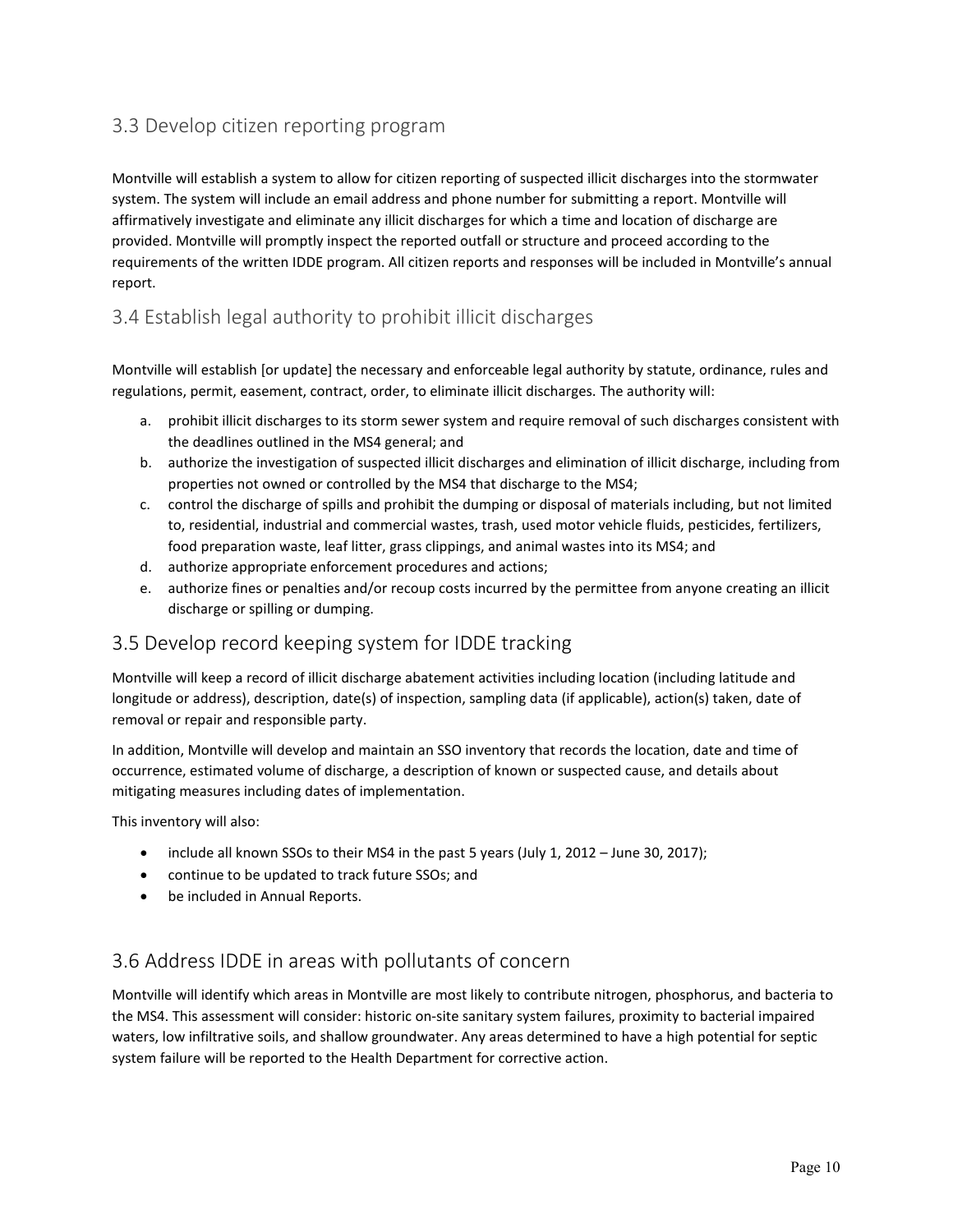# <span id="page-10-0"></span>3.7 Detailed MS4 infrastructure mapping

Montville will revise its existing data to complete a detailed map of the MS4 to include:

- Components of the MS4 within priority areas:
	- o Outfalls & receiving waters;
	- o Pipes; open channel conveyances; catch basins; manholes;
	- o Interconnections with other MS4s and other storm sewer systems;
	- o Municipally-owned stormwater treatment structures (e.g. detention & retention ponds, infiltration systems, bioretention areas, water quality swales, gross particle separators, oil/water separators, or other systems);
	- o Catchment delineations for each outfall;
	- o Impaired water bodies identified by name and use impairment as defined by the most recent integrated water quality report;
	- o Municipal sanitary sewer system (if available);
	- o Municipal combined sewer system (if applicable).

Montville will update the map as new information becomes available and will report on the progress of the development of this map in the annual report.

|                                                                                     | Lead department    | Month / year of |                            |
|-------------------------------------------------------------------------------------|--------------------|-----------------|----------------------------|
| <b>BMP</b>                                                                          | / individual       | implementation  | Measurable goal            |
| Develop written IDDE program                                                        | <b>DPW</b>         | July 1, 2018    | <b>Revised Regulations</b> |
| Develop list and maps of all MS4<br>stormwater outfalls in priority areas           | <b>DPW</b><br>/CLA | July 1, 2019    | GIS maps                   |
| Develop citizen reporting program                                                   | <b>DPW</b>         | July 1, 2018    | <b>Website Posting</b>     |
| Establish legal authority to prohibit<br>illicit discharges                         | DPW/PZC            | July 1, 2018    | <b>Revised Regulations</b> |
| Develop record keeping system for<br><b>IDDE</b> tracking                           | DPW / CLA          | July 1, 2017    | GIS database               |
| Address IDDE in areas with<br>pollutants of concern                                 | <b>DPW</b>         | July 1, 2017    | GIS database records       |
| Detailed MS4 infrastructure<br>mapping                                              | DPW/CLA            | July 1, 2020    | GPS/GIS mapping            |
| Complete list and maps of all MS4<br>stormwater outfalls throughout<br>municipality | DPW/CLA            | July 1, 2022    | GPS/GIS mapping            |
|                                                                                     |                    |                 |                            |

### Illicit discharge detection and elimination schedule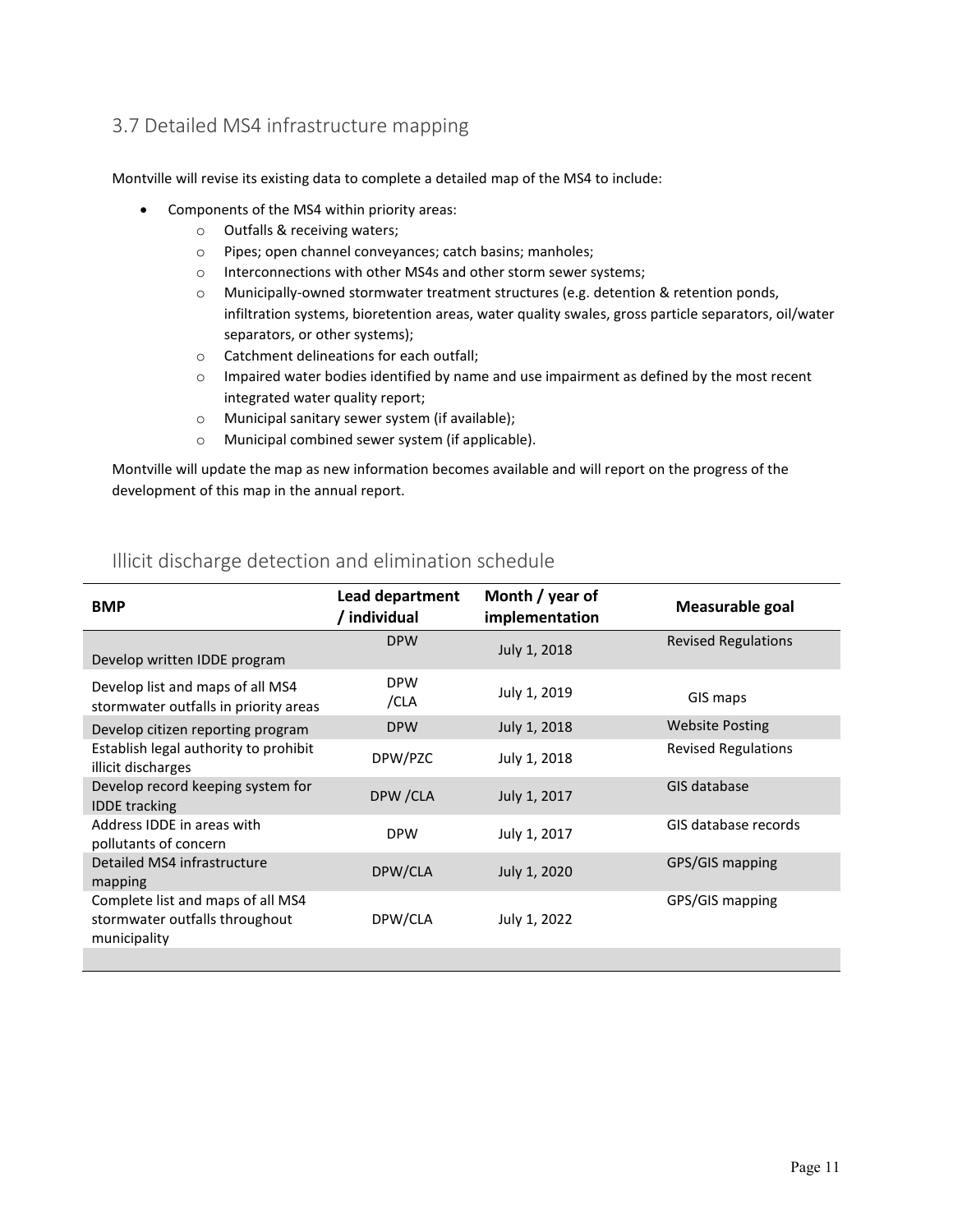# <span id="page-11-0"></span>(4) Construction Site Stormwater Runoff Control

This minimum control measure outlines procedures for minimizing polluted stormwater runoff from activities that disturb one or more acres of land. In Montville, this is determined on a site by site basis OR collectively as part of a larger plan.

#### **Goal:**

Minimize polluted stormwater runoff from construction sites and prevent it from carrying sediment into waterways via MS4 infrastructure.

# <span id="page-11-1"></span>4.1 Implement, upgrade and enforce Land Use Regulations to meet requirements of MS4 general permit

Montville will revise its land use regulations to establish the legal authority to control stormwater runoff from construction sites by requiring:

- a. developers, construction site operators, or contractors maintain consistency with the 2002 Guidelines for Soil Erosion and Sedimentation Control, as amended, the Connecticut Stormwater Quality Manual, and all stormwater discharge permits issued by the DEEP within the municipal or institutional boundary pursuant to CGS 22a-430 and 22a-430b;
- b. the implementation of additional measures to protect/improve water quality (in addition to the above requirements) as deemed necessary by Montville;
- **c.** Surveillance and monitoring procedures necessary to determine compliance with municipal regulations, ordinances or programs or institutional requirements related to the management of Montville's MS4. Inspections shall be conducted, where allowed, to inventory the number of privately-owned retention ponds, detention ponds and other stormwater basins that discharge to or receive drainage from the permittee's MS4**;**
- d. That the owner of a site seeking development approval from Montville shall provide and comply with a long term maintenance plan and schedule to ensure the performance and pollutant removal efficiency of privately-owned retention ponds, detention ponds and other stormwater basins that discharge to or receive discharge from Montville's MS4 including short-term and long-term inspection and maintenance measures to be implemented by the private owner; and
- e. Control, through interagency or inter-jurisdictional agreements, the contribution of pollutants between the permittee's MS4 and MS4s owned or operated by others.

# <span id="page-11-2"></span>4.2 Develop and implement plan for interdepartmental coordination of site plan review and approval

Montville's plan to coordinate the functions of all the departments and boards involved in the review, permitting, or approval of land disturbance projects is as follows:

Montville currently has interdepartmental review/coordination through department circulation checklist for each land use application that is received.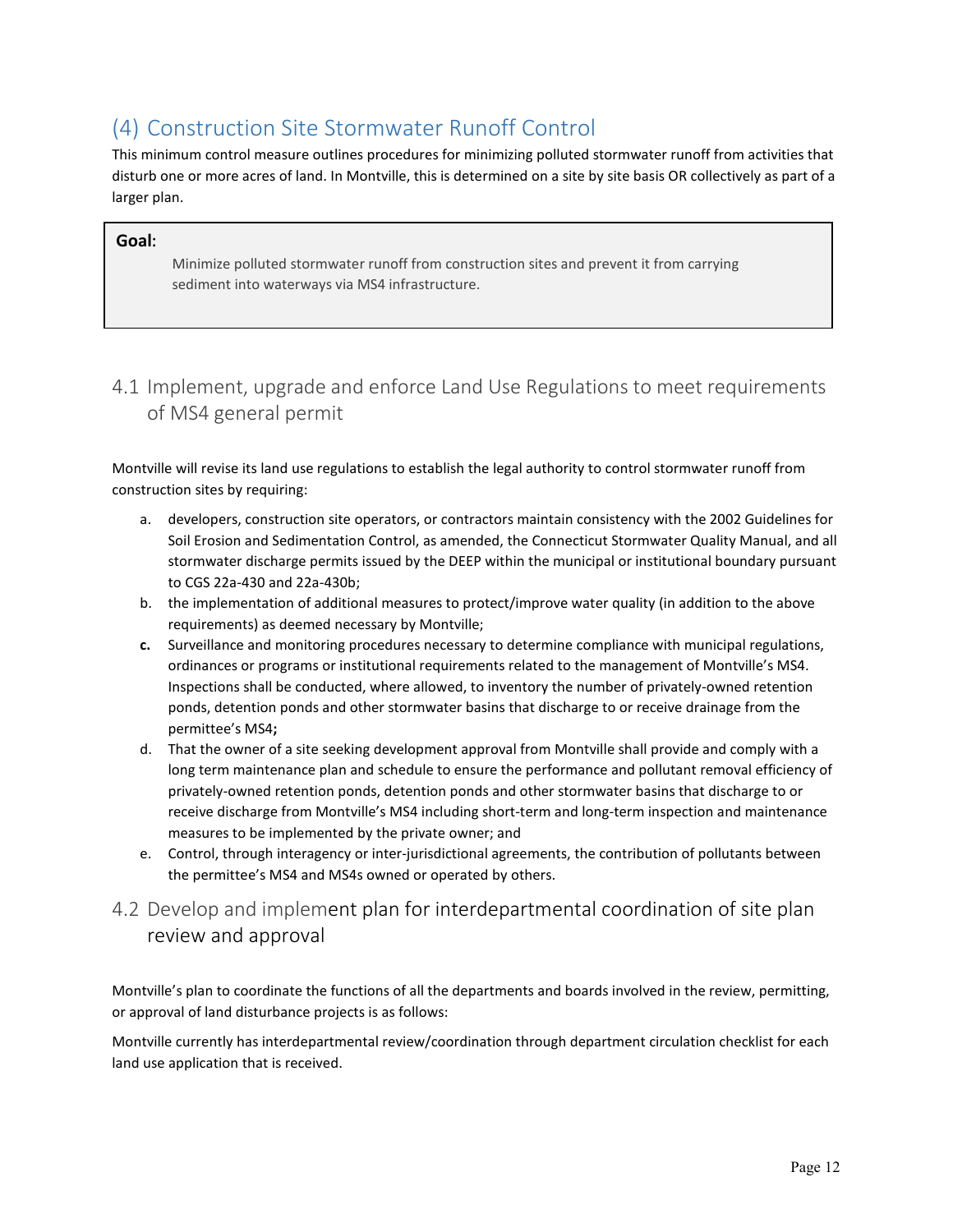# <span id="page-12-0"></span>4.3 Review site plans for stormwater quality concerns

Montville will conduct site plan reviews that incorporate consideration of stormwater controls or management practices to prevent or minimize impacts to water quality on sites with soil disturbance of one acre or more. Montville will also conduct site inspections to assess the adequacy of the installation, maintenance, operation, and repair of construction and post construction control measures and take enforcement action when necessary.

### <span id="page-12-1"></span>4.4 Conduct site inspections

Montville will perform construction site inspections and take enforcement actions if necessary to ensure the adequacy of the installation, maintenance, operation, and repair of all construction and post-construction runoff control measures.

<span id="page-12-2"></span>4.5 Implement procedure to allow public comment on site development

Montville's procedure for public involvement in proposed and ongoing development and land disturbance activities is as follows:

Information submitted by the public is forwarded to the Public Works Department within the Town of Montville for consideration. Information related to construction site runoff is forwarded to the Zoning Enforcement Officer and Director of Public Works.

# <span id="page-12-3"></span>4.6 Implement procedure to notify developers about DEEP construction stormwater permit

Montville will notify developers and contractors of their potential obligation to obtain authorization under DEEP's General Permit for the Discharge of Stormwater and Dewatering Wastewaters Associated with Construction Activities (construction general permit) if their project disturbs more than 1 acre of land and results in a point source discharge to Connecticut surface waters directly or through the Montville MS4. Montville will also require a copy of the Storm Water Pollution Control Plan be made available to the Town on request. The procedure to notify developers of the construction general permit is as follows:

Montville will inform developers (working with the municipality) that they have a potential obligation to obtain authorization under the DEEP's General Permit for the Discharge of Stormwater and Dewatering Wastewaters Associated with Construction Activities ("construction general permit") if their development or redevelopment project disturbs one or more acres of land, either individually or collectively, as part of a larger common plan, and results in a point source discharge to the surface waters of the state directly or through the permittee's MS4. The notification shall include a provision informing the developer/ contractor of their obligation to provide a copy of the Storm Water Pollution Control Plan (required by the construction general permit) to the permittee upon request.

The contractor is required at all times to conduct his operations in conformity with all Federal and State permit requirements concerning water, air, noise pollution and the disposal of contaminated, or hazardous materials.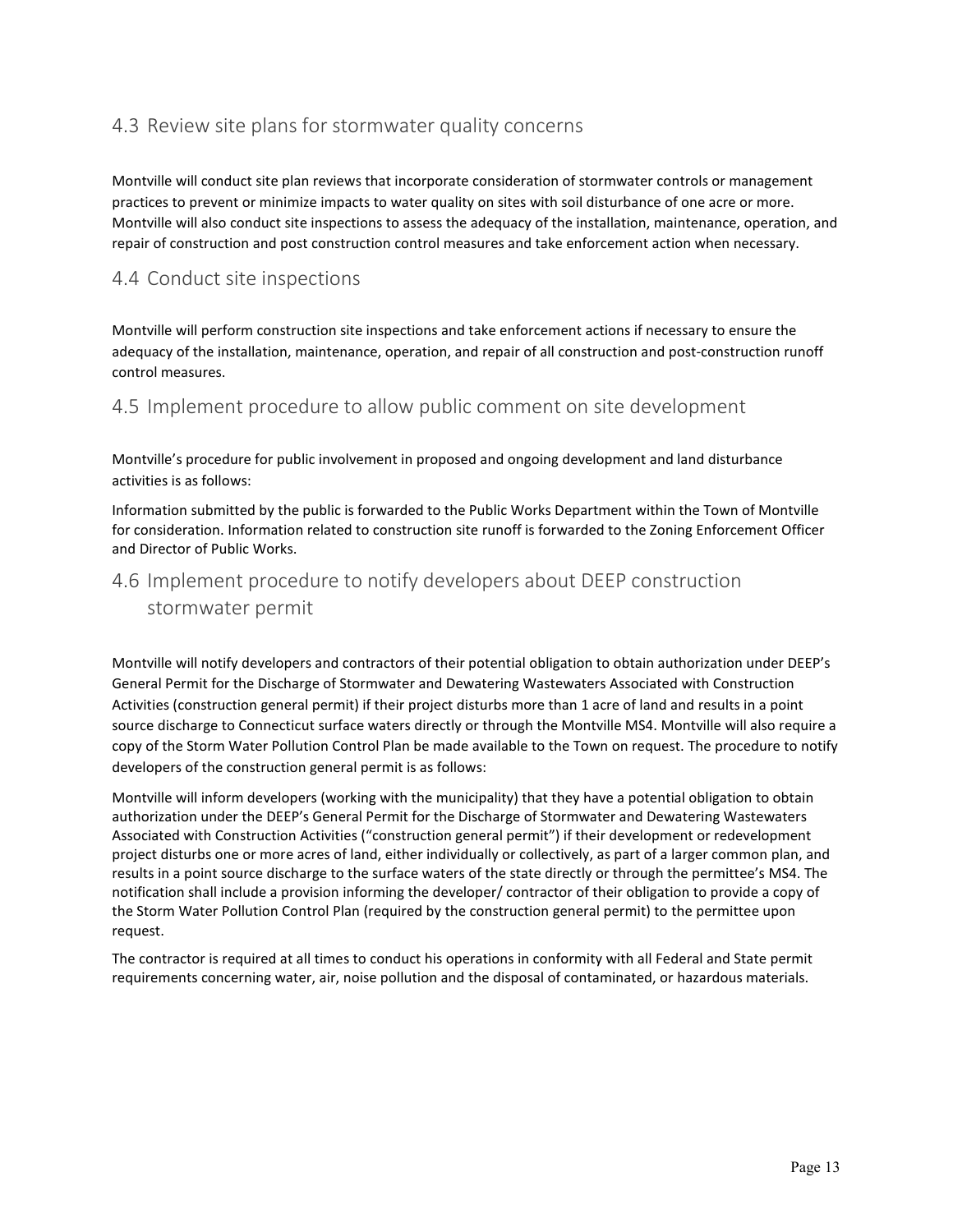### Construction site stormwater management schedule

| <b>BMP</b>                                                                                       | Lead department /<br>individual | Month / year of<br>implementation | Measurable goal              |
|--------------------------------------------------------------------------------------------------|---------------------------------|-----------------------------------|------------------------------|
| Implement, upgrade and enforce land<br>use regs to meeting MS4 permit<br>requirements            | P&Z                             | July 1, 2019                      | Revised regulation           |
| Develop/implement plan for<br>interdepartmental coordination in site<br>plan review and approval | P&Z                             | July 1, 2017                      | Already in place             |
| Review site plans for stormwater quality<br>concerns                                             | P&Z                             | July 1, 2017                      | Maintain review files        |
| Conduct site inspections                                                                         |                                 | July 1, 2017                      | Maintain reports             |
| Implement procedure to allow public<br>comment on site development                               | P&Z                             | July 1, 2017                      | Web link                     |
| Implement procedure to notify<br>developers about DEEP construction<br>stormwater permit         | P&Z                             | July 1, 2017                      | Add to application checklist |
|                                                                                                  |                                 |                                   |                              |

# <span id="page-13-0"></span>(5) Post-construction Stormwater Management in New Development or Redevelopment

This minimum control measure outlines Montville's program to address stormwater runoff from new or redevelopment projects that disturb one or more acres of land.

#### **Goal:**

Mitigate the long-term impacts of new and re-development projects on water quality through proper use of low impact development and runoff reduction practices.

# <span id="page-13-1"></span>5.1 Update legal authority and guidelines regarding LID and runoff reduction in site development planning

Montville will update the existing legal authority by ordinance, bylaw, regulation, standard condition of approval, or other means to require, to the MEP, developers and contractors seeking the Montville's approval to consider the use of low impact development (LID) and runoff reduction site planning and development practices that meet or exceed those LID and runoff reduction practices in the CT Stormwater Quality Manual prior to other stormwater management practices allowed in Montville's land use regulations, guidance or construction project requirements.

This legal authority will include the following standards:

1) for redevelopment of sites that are currently developed with Directly Connected Impervious Area (DCIA) of forty percent or more, the project must retain on-site half the water quality volume for the site, or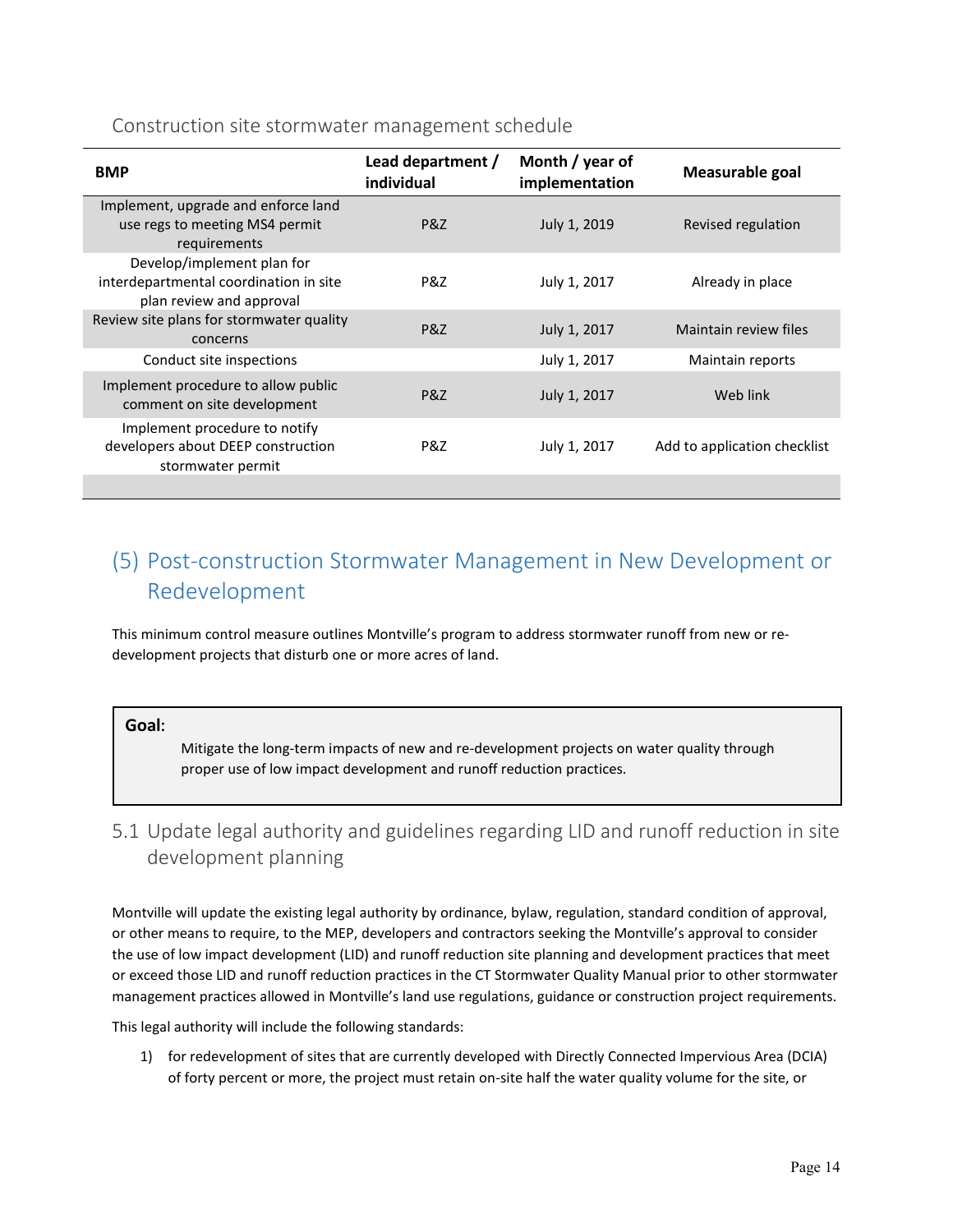- 2) for new development and redevelopment of sites with less than forty percent DCIA, retain the water quality volume for the site, or
- 3) if those retention standards cannot be met, the developer will be required to provide a report indicating why the standard could not be met and a mitigation project on another property or pay a fee to fund a DCIA retrofit.

In developing this legal authority, Montville will consider the following watershed protection elements to manage the impacts of stormwater on receiving waters:

- a. Minimize the amount of impervious surfaces (roads, parking lots, roofs, etc.) within each municipality by minimizing the creation, extension, and widening of parking lots, roads, and associated development and encourage the use of Low Impact Development or green infrastructure practices.
- b. Preserve, protect, create and restore ecologically sensitive areas that provide water quality benefits and serve critical watershed functions. These areas may include, but are not limited to: riparian corridors, headwaters, floodplains and wetlands.
- c. Implement stormwater management practices that prevent or reduce thermal impacts to streams, including requiring vegetated buffers along waterways, and disconnecting discharges to surface waters from impervious surfaces such as parking lots.
- d. Seek to avoid or prevent hydromodification of streams and other water bodies caused by development, including roads, highways, and bridges.
- e. Implement standards to protect trees, and other vegetation with important evapotranspirative qualities.
- f. Implement policies to protect native soils, prevent topsoil stripping, and prevent compaction of soils.
- g. Coordinate with state or local health officials to ensure no interference with performance of on-site septic systems.
- h. Limit turf areas.

In addition, Montville will review its current regulations – (site planning requirements, zoning regulations, street design regulations, and infrastructure specifications with minimum size criteria for impervious cover (roads, parking lots, etc.) to identify and, where appropriate, reduce or eliminate existing regulatory barriers to implementation of LID and runoff reduction practices to the MEP.

<span id="page-14-0"></span>5.2 Implement long-term maintenance plan for stormwater basins and treatment structures

Montville will develop a maintenance plan for retention / detention ponds and stormwater treatment structures that it owns or over which it holds an easement or other authority and that are located in the Montville's priority areas to ensure their long-term effectiveness. This plan will require an annual inspection of those retention / detention ponds and stormwater treatment structures and removal of accumulated sediment and pollutants in excess of 50% design capacity.

# <span id="page-14-1"></span>5.3 Directly Connected Impervious Area (DCIA) mapping

Montville will follow guidance provided by DEEP and UConn CLEAR to calculate the Directly Connected Impervious Area (DCIA) that contributes stormwater runoff to each of its MS4 outfalls. Progress on this task will be documented in each Annual Report until completion.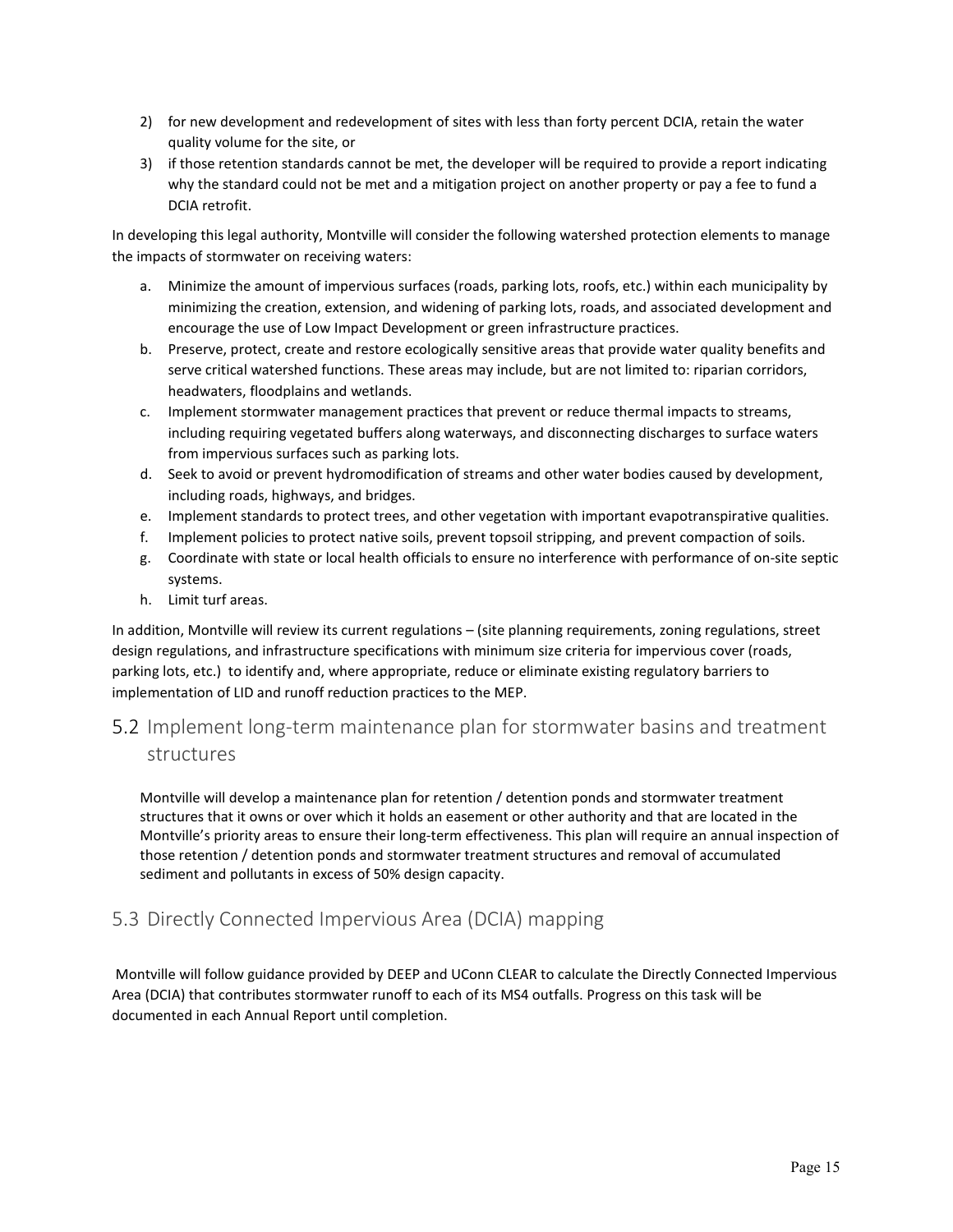# <span id="page-15-0"></span>5.4 Address post-construction issues in areas with pollutants of concern

For areas contributing to waters where **Nitrogen, Phosphorus** or **Bacteria** is a Stormwater Pollutant of Concern and erosion or sedimentation problems are found during the annual inspections conducted under the long-term maintenance plan described in BMP 5.2, Montville will prioritize those areas for the DCIA retrofit program under minimum control measure 6 – Pollution Prevention/Good Housekeeping.

| <b>BMP</b>                                                                                                                     | Lead department /<br>individual | Month / year of<br>implementation | Measurable goal             |
|--------------------------------------------------------------------------------------------------------------------------------|---------------------------------|-----------------------------------|-----------------------------|
| Establish or update legal<br>authority and guidelines<br>regarding LID and runoff<br>reduction in site<br>development planning | P&Z                             | July 1, 2021                      | <b>Revised Regulations</b>  |
| Enforce LID/runoff reduction<br>requirements for<br>development and<br>redevelopment projects                                  | P&Z                             | July 1, 2021                      | Site inspection files (GIS) |
| Implement long-term<br>maintenance plan for<br>stormwater basins and<br>treatment structures                                   | <b>DPW</b>                      | July 1, 2019                      | Site inspection files (GIS) |
| Complete DCIA mapping                                                                                                          | DPW/CLA                         | July 1, 2020                      | GIS mapping                 |
| Address post-construction<br>issues in areas with<br>pollutants of concern                                                     | DPW/<br>P&Z                     | July 1, 2019                      | Site inspection files (GIS) |

### Post-construction stormwater management schedule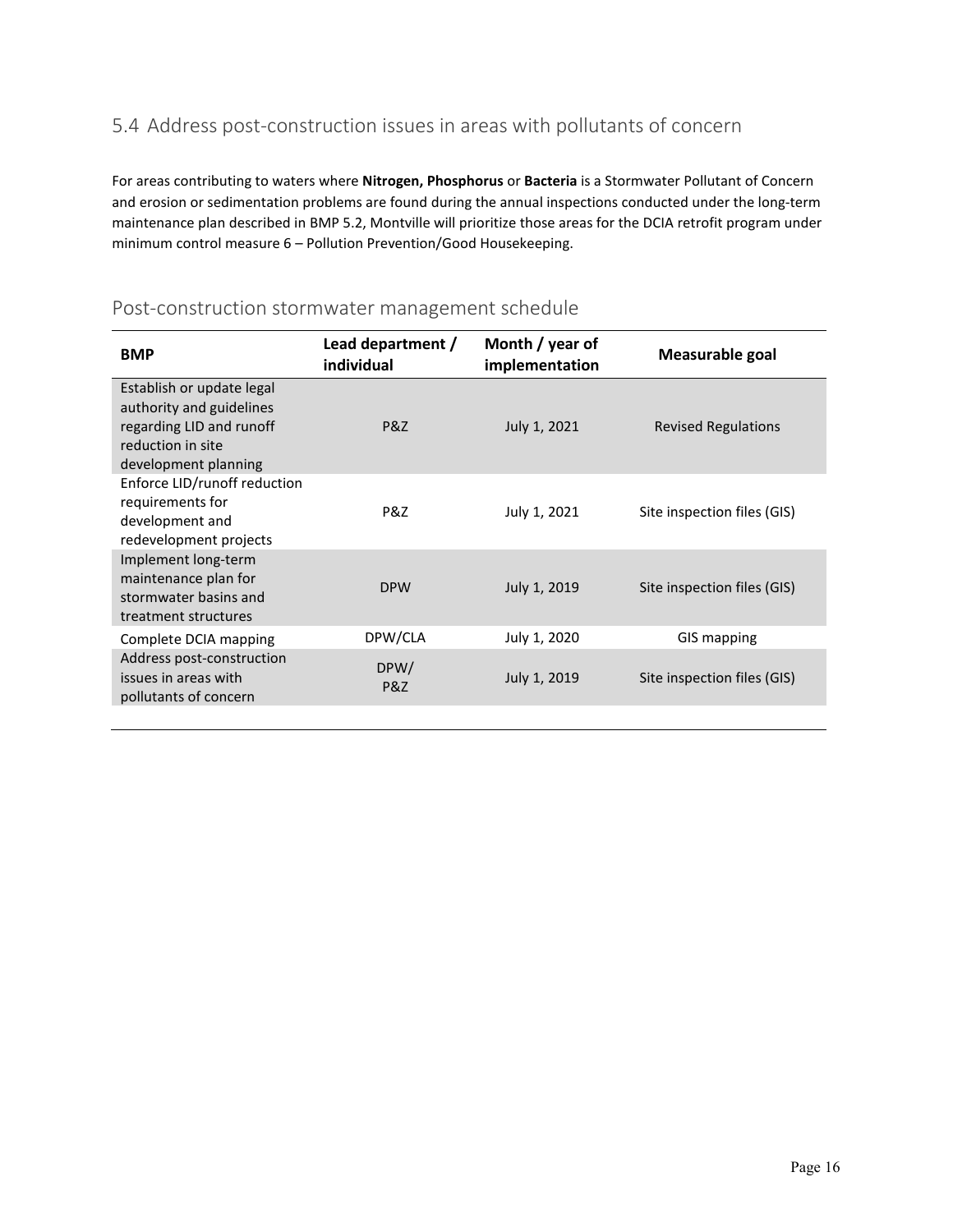# <span id="page-16-0"></span>(6) Pollution Prevention / Good Housekeeping

This minimum control measure outlines a program to mitigate the impact of Montville operations and maintenance on Montville owned and/or operated properties and the MS4 itself to water quality.

#### **Goal:**

Prevent or reduce pollutant runoff as a result of municipal operations.

Montville will implement an operations and maintenance program to prevent or reduce pollutant runoff from Montville facilities and protect water quality.

# <span id="page-16-1"></span>6.1 Develop and implement formal employee training program

Montville will continue its MS4 training program for Montville employees to increase awareness of water quality issues. Training will include:

- Standard operating procedures consistent with the MS4 general permit;
- General goals and objectives of this Stormwater Management Plan;
- Identification and reporting of illicit discharges and improper disposal; and
- Spill response protocols and responsibilities.

These trainings may also include regional or statewide trainings coordinated by UConn CLEAR or others.

#### <span id="page-16-2"></span>6.2 Implement MS4 property and operations maintenance

Montville-owned or -operated properties, parks, and other facilities that are owned, operated, or otherwise the legal responsibility of Montville will be maintained so as to minimize the discharge of pollutants to its MS4. Such maintenance will include, but not be limited to:

#### <span id="page-16-3"></span>(a) Parks and open space

Montville will seek to optimize the application of fertilizers by municipal employees, institutional staff, or private contractors on lands and easements for which it is responsible for maintenance. Optimization practices considered may include:

- conducting soil testing and analysis to determine soil phosphorus levels,
- reduction of fertilizer usage by adhering to the manufacturers' instructions,
- use of alternative fertilizers forms (i.e. products with reduced, slow-releasing, or insoluble phosphorus compositions),
- proper storage and application practices (i.e. avoid impervious surfaces),
- application schedule (i.e. appropriate season or month) and timing (i.e. coordinated with climatic conditions to minimize runoff potential);
- standard operating practices for the handling, storage, application, and disposal of pesticides and herbicides in compliance with applicable state and federal laws;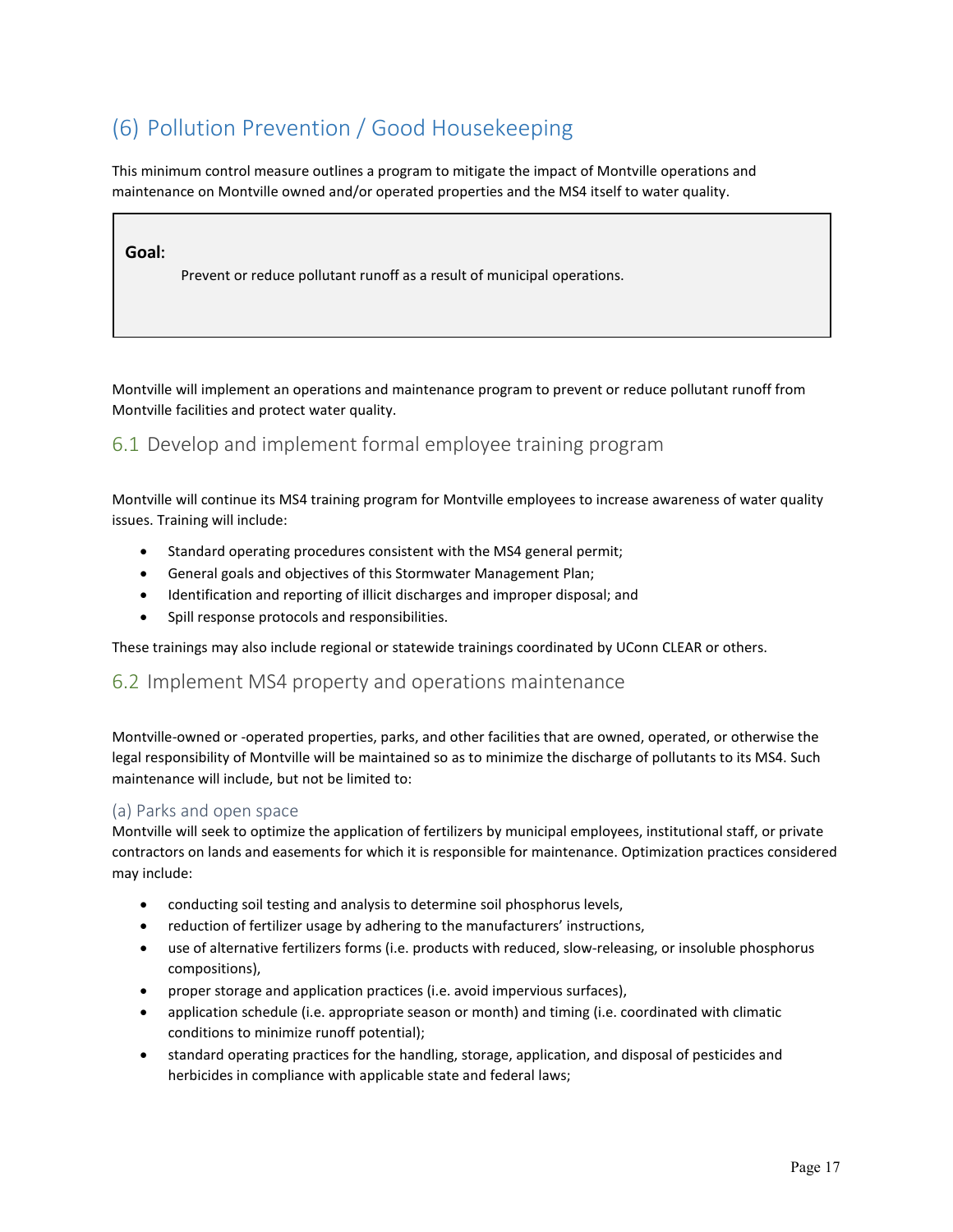- evaluating reduced mowing frequencies and use of alternative landscaping materials like drought resistant and native plantings;
- establish procedures for management of trash containers at parks (scheduled cleanings; sufficient number).

Montville will establish practices for the proper disposal of grass clippings and leaves at Montville-owned lands. Clippings shall be composted or otherwise appropriately disposed. Clippings will not enter the MS4 system or waters of the state.

#### <span id="page-17-0"></span>(b) Pet waste management

Montville will identify locations where inappropriate pet waste management practices are immediately apparent and pose a threat to receiving water quality due to proximity and potential for direct conveyance of waste to its storm system and waters. In such areas, Montville will implement targeted management efforts such as public education and enforcement (e.g. increased patrol for violators).

In Montville-owned recreational areas where dog walking is allowed, Montville will install educational signage, pet waste baggies, and disposal receptacles (or require carry-out).

Montville will document its efforts in its annual reports. Montville should consider including information regarding the scope and extent of its education, compliance, and enforcement efforts (including the number of violations pursued and fines levied or other enforcement taken).

#### <span id="page-17-1"></span>(iii) Waterfowl management

Montville will identify lands where waterfowl congregate and feeding by the public occurs.

To raise awareness regarding the water quality impacts, Montville will install signage or use other targeted techniques to educate the public about the detrimental impacts of feeding waterfowl (including the resulting feces deposition) and discourage such feeding practices.

Montville will also implement practices that discourage the undesirable congregation of waterfowl in these areas, or otherwise isolate the direct drainage from these areas away from its storm system and waters.

<span id="page-17-2"></span>(iv) Montville Buildings and facilities (schools under the jurisdiction of Montville, Montville offices, police and fire stations, pools, parking garages and other Montville-owned or operated buildings or utilities)

Montville will:

- evaluate the use, storage, and disposal of both petroleum and non-petroleum products and ensure, through employee training, that those responsible for handling these products know proper procedures;
- ensure that Spill Prevention Plans are in place, if applicable, and coordinate with the fire department as necessary;
- develop management procedures for dumpsters and other waste management equipment;
- sweep parking lots and keep areas surrounding the facilities clean to minimize runoff of pollutants;
- ensure that all interior building floor drains are not connected to the MS4 and are appropriately permitted.

#### <span id="page-17-3"></span>(v) Vehicles and Equipment

Montville will

- establish procedures for the storage of Montville-owned or -operated vehicles;
- require vehicles with fluid leaks to be stored indoors or in contained areas until repaired;
- evaluate fueling areas owned by Montville and used by Montville owned or -operated vehicles and if possible, place fueling areas under cover in order to minimize exposure;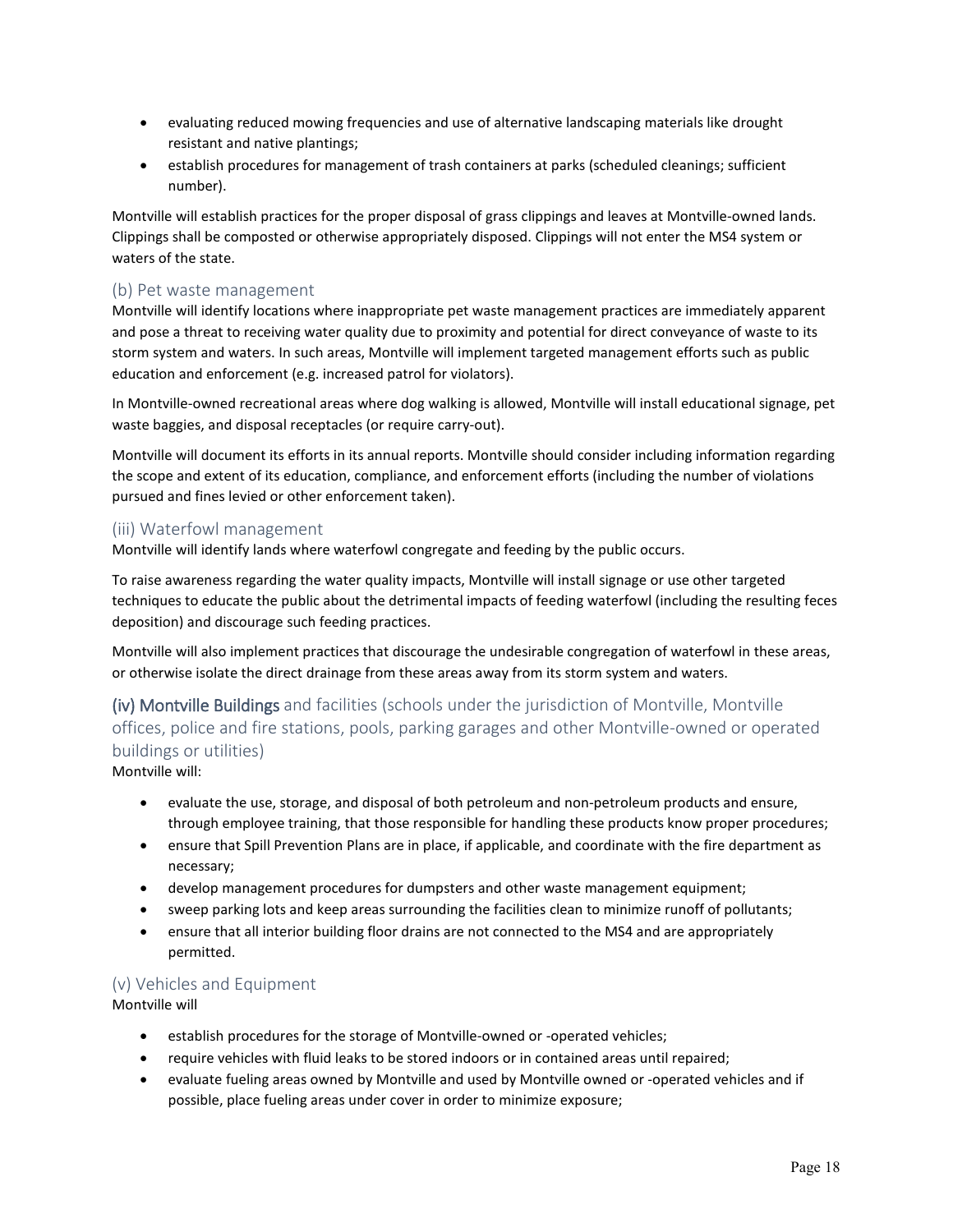- establish procedures to ensure that vehicle wash waters are not discharged to the municipal storm sewer system or to surface waters;
- ensure any interior floor drains are appropriately permitted.

#### <span id="page-18-0"></span>(vi) Leaf Management

Montville will establish and implement procedures to minimize or prevent the deposition of leaves in catch basins, streets, parking lots, driveways, sidewalks or other paved surfaces that discharge to the MS4. Such procedures shall also apply to leaves collected by Montville.

# <span id="page-18-1"></span>6.3 Implement coordination with interconnected MS4s

Montville will coordinate with operators of interconnected MS4s (such as neighboring municipalities, institutions and DOT) regarding the contribution of potential pollutants from the storm sewer systems, contributing land use areas and stormwater control measures in the respective MS4s. This same coordination shall be conducted regarding operation and maintenance procedures utilized in the respective systems.

# <span id="page-18-2"></span>6.4 Develop and implement a program to control other sources of pollutants to the MS4

Montville will develop and implement a program to control the contribution of pollutants to its MS4 from commercial, industrial, municipal, institutional or other facilities, not otherwise authorized by a CT DEEP stormwater permit.

# <span id="page-18-3"></span>6.5 Evaluate additional measures for discharges to impaired waters

#### <span id="page-18-4"></span>(i) For waters for which Nitrogen or Phosphorus is a Stormwater Pollutant of Concern:

On Montville-owned or -operated lands, Montville implement a turf management practices and procedures policy which includes, but is not limited to, procedures for proper fertilizer application and the planting of native plant materials to lessen the amount of turf area requiring mowing and the application of chemicals. Each Annual Report will discuss the actions taken to implement this policy with an estimate of fertilizer and turf reduction.

#### <span id="page-18-5"></span>(ii) For waters for which Bacteria is a Stormwater Pollutant of Concern:

On Montville-owned or -operated lands with a high potential to contribute bacteria (such as dog parks, parks with open water, sites with failing septic systems), Montville will develop, fund, implement, and prioritize a retrofit or source management program to correct the problem(s) within a specific timeframe. Each Annual Report will identify problem areas for which a retrofit or source management program were developed, the location of the closest outfall monitored in accordance with Section 6(*i*), the cost of such retrofit or program, and the anticipated pollutant reduction. On Montville-owned or -operated lands, prohibit the feeding of geese or waterfowl and implement a program to manage geese and waterfowl populations. Each Annual Report will discuss the actions taken to implement this program.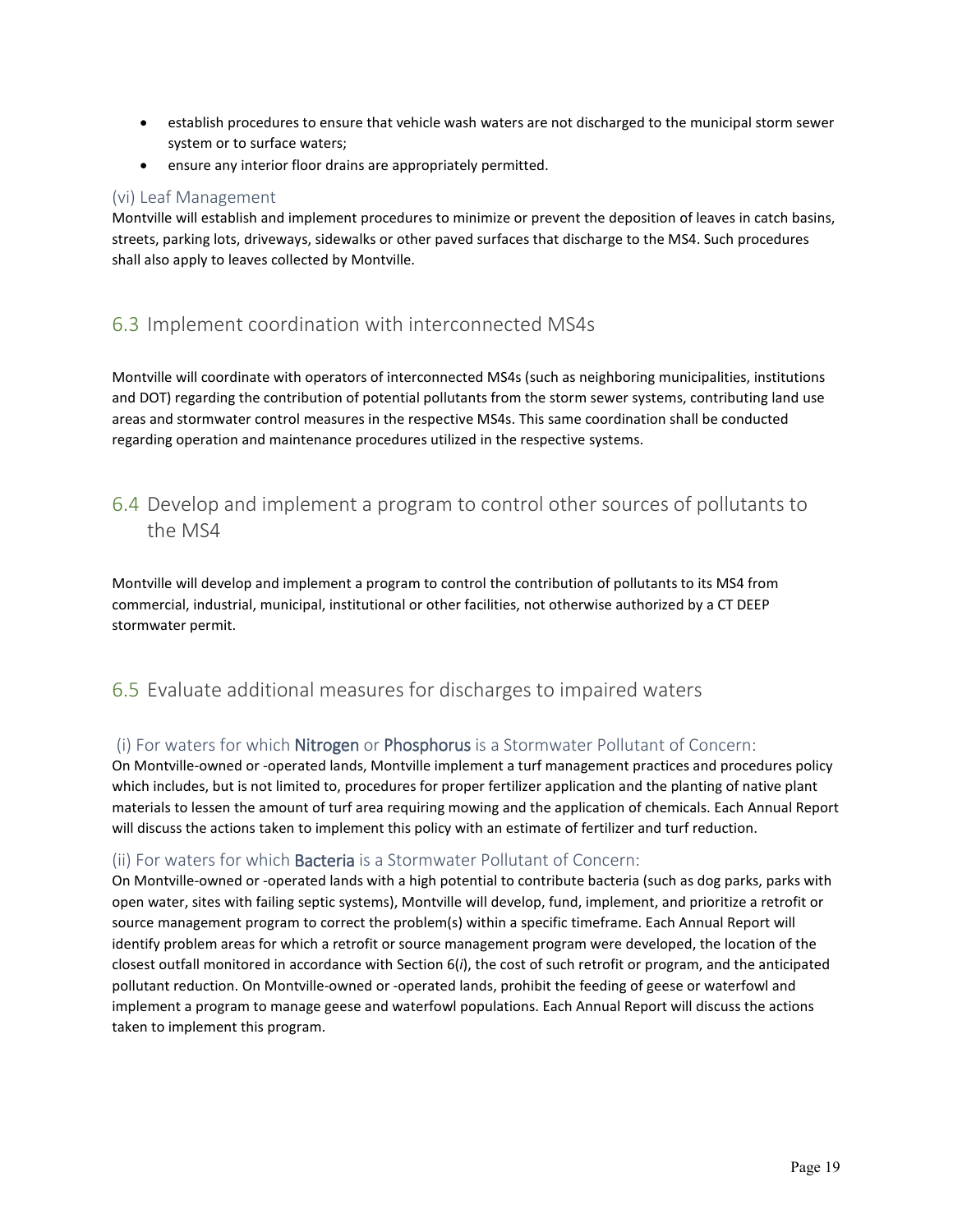# <span id="page-19-0"></span>6.6 Track projects that disconnect DCIA

Montville will annually track the total acreage of Directly Connected Impervious Area (DCIA) that is disconnected from the MS4 as a result of redevelopment or retrofit projects within the Montville. For each retrofit/redevelopment project, Montville will document the amount of existing DCIA that is disconnected. The total amount of disconnected DCIA will be reported each year in the Annual Report. Starting on July 1, 2021, Montville's goal will be to reduce 1% of its total DCIA acreage per year to the maximum extent possible. Montville will provide updates on this goal in its annual report. Montville will also incorporate all DCIA disconnections which occurred in the Montville since July 1, 2012 towards meeting this goal.

# <span id="page-19-1"></span>6.7 Develop and implement an infrastructure repair, rehabilitation and retrofit program

Montville will continue its program to identify MS4 structures to repair, rehabilitate, or upgrade to reduce or eliminate the discharge of pollutants into water bodies. This program will be responsive to new information on outfalls discharging pollutants, impaired waters, inspections, or observations made during outfall mapping under the IDDE section of this plan.

# <span id="page-19-2"></span>6.8 Develop and implement plan to identify and prioritize retrofit projects

Montville will develop a Retrofit Project Plan to identify and prioritize potential DCIA disconnection projects. Prioritization will be based on several factors, including whether the project lies within one of the MS4 priority areas (urbanized area, DCIA > 11%, discharge to impaired waters). Montville will include in its annual report for the third year of the permit (2020-2021) its identification and prioritization process, a rationale for the selection of projects to be implemented, and the total acres of DCIA to be disconnected upon implementation. The implementation of projects in this plan will begin by July 1, 2022.

### <span id="page-19-3"></span>6.9 Develop and implement street sweeping program

Montville already has a program to provide for regular inspection and maintenance of Montville owned or operated streets, parking areas and other MS4 infrastructure. This program will be updated per the new MS4 Permit. Currently Montville conducts annual street sweeping.

Montville will review procedures for sweeping Montville-owned or operated streets and parking lots. All streets and parking lots within the MS4 Priority Areas will be inspected, swept and/or cleaned (as necessary) at least once per year in the spring following the cessation of winter maintenance activities (i.e. sanding, deicing, etc.). The procedures shall also include more frequent inspections, cleaning and/or sweeping of targeted areas determined by Montville to have increased pollutant potential based on the presence of active construction activity or other potential pollutant sources. Montville will identify such potential pollutant sources based upon surface inspections, catch basin cleaning or inspection results, land use, winter road deicing and/or sand application, impaired or TMDL waters or other relevant factors as determined by Montville. If wet dust suppression is conducted, the use of water will be minimized such that a discharge of excess water to surface waters and/or the storm sewer system does not occur.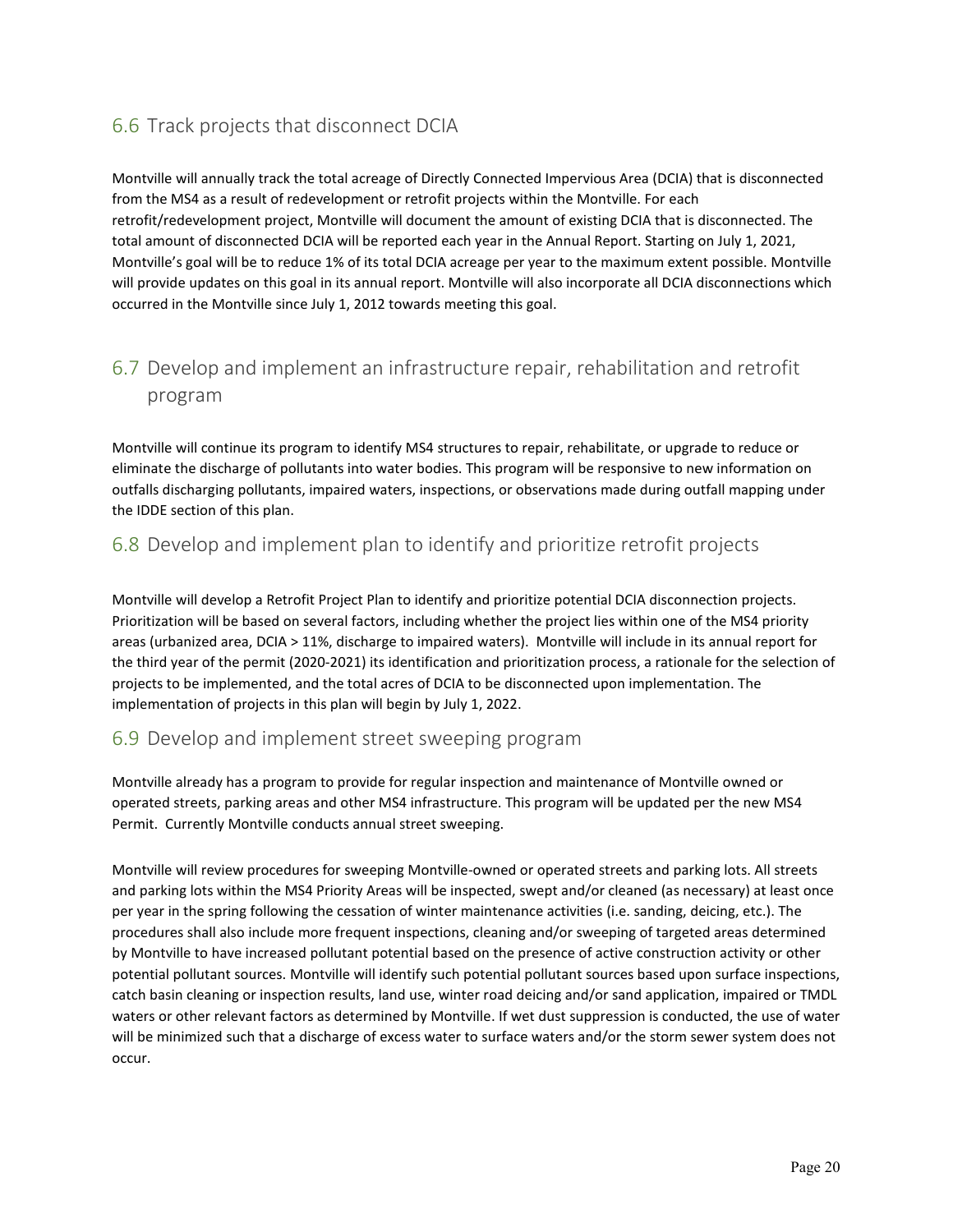For streets and parking lots outside the MS4 Priority Areas, including any rural uncurbed streets and parking lots with no catch basins, Montville will either meet the minimum frequencies above, or develop and implement an inspection, documentation and targeted sweeping and/or cleaning plan for those areas by June 30, 2018 and submit such plan with its year one Annual Report. For new and redeveloped municipal parking lots, Montville will evaluate options for reducing stormwater runoff to surface waters and/or the storm sewer system by the installing pervious pavements and/or other measures to promote sheet flow of stormwater.

- a. Montville will ensure the proper disposal of street sweepings in accordance with DEEP policies, guidance and regulations. Sweepings shall not be discharged back into the storm drain system and/or surface waters.
- b. Montville will document results of its sweeping program in its annual reports including: a summary of inspection results, curb miles swept, dates of cleaning, volume or mass of material collected, and method(s) of reuse or disposal. Montville will also include documentation of any alternate sweeping plan for rural uncurbed streets and any runoff reduction measures implemented.

# <span id="page-20-0"></span>6.10 Develop and implement catch basin cleaning program

Montville will conduct routine cleaning of all catch basins and track catch basin inspection observations. Utilizing information compiled through its inventory of catch basins, operational staff and public complaints, Montville will optimize routine cleaning frequencies for particular structures or catchment areas as follows to maintain acceptable sediment removal efficiencies:

- a. Inspect all Montville-owned catch basins within MS4 Priority Areas at least once by June 30, 2020. Catch basins outside the MS4 Priority Areas shall be inspected by June 30, 2022.
- b. Prioritize inspection and maintenance for Montville-owned catch basins located near impaired waters and construction activities (roadway construction, residential, commercial, or industrial development or redevelopment). Montville will clean catch basins in such areas more frequently if inspection and maintenance activities indicate excessive sediment or debris loadings.
- c. Establish a schedule such that the frequency of routine cleaning will ensure that no catch basin at any time will be more than fifty (50) percent full. A catch basin sump is more than 50 percent full if the contents within the sump exceed one half the distance between the bottom interior of the catch basin to the invert of the deepest outlet of the catch basin.
- d. If a catch basin sump is more than fifty (50) percent full during two consecutive routine inspections/cleaning events, Montville will document that finding, investigate the contributing drainage area for sources of excessive sediment loading, and to the maximum extent practicable, abate contributing sources. Montville will describe any actions taken in its Annual Report.
- e. Montville will detail its plan for optimizing catch basin cleaning, inspection plans, and its schedule for gathering information to develop the optimization plan in its first annual report. Documentation shall include metrics and other information used to reach the determination that the established plan for cleaning and maintenance is optimal for the MS4. Montville will keep a log of catch basins cleaned or inspected.
- f. Montville will report in each Annual Report the total number of catch basins, number inspected, number cleaned, the total volume or mass of material removed from all catch basins and, if practicable, the volume or mass of material removed from each catch basin draining to water quality limited waters.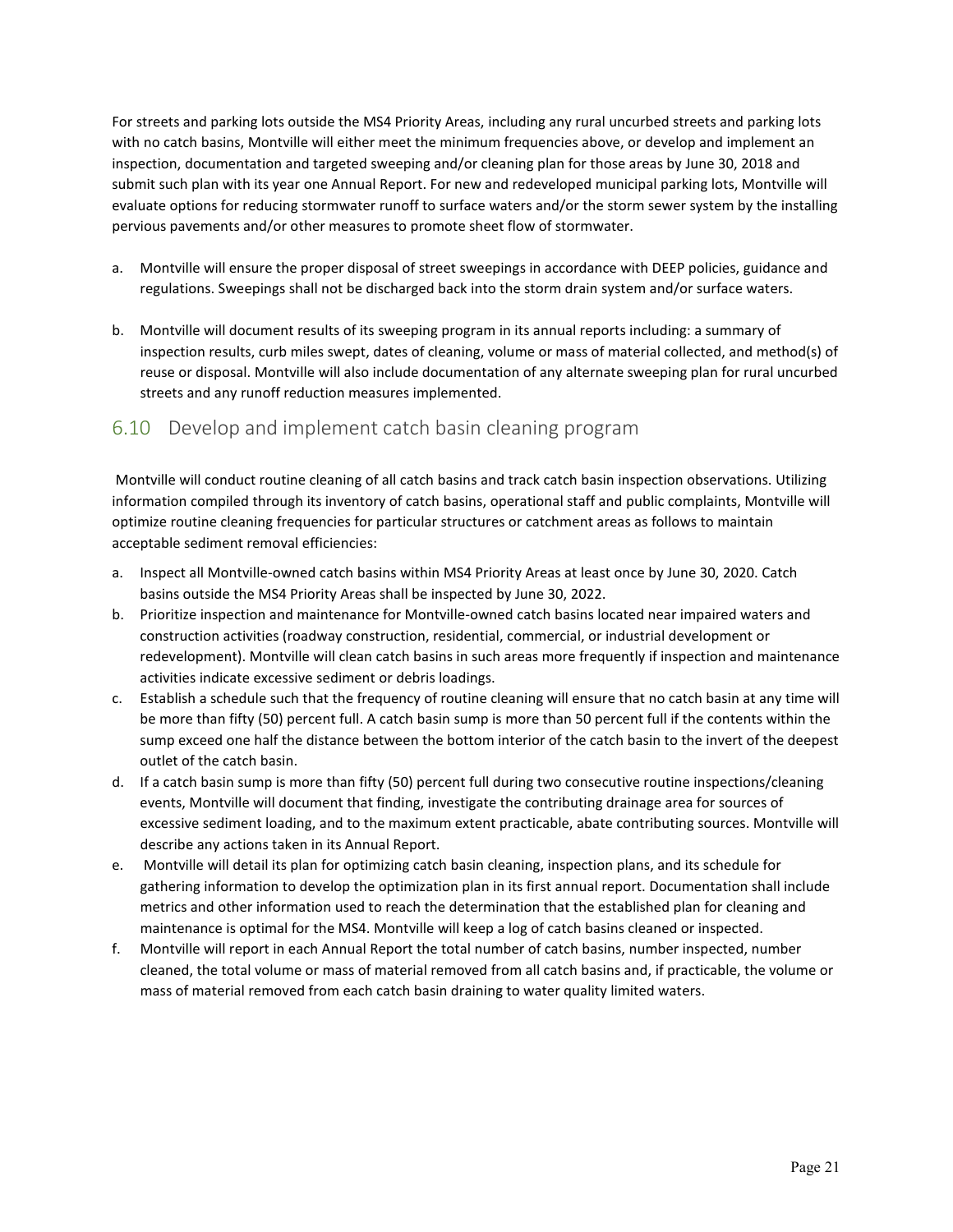# <span id="page-21-0"></span>6.11 Develop and implement snow management practices

#### <span id="page-21-1"></span>(i) Deicing Material Management

Montville will develop and implement standard operating practices for the use, handling, storage, application, and disposal of deicing products such as salt and sand to minimize exposure to stormwater; consider means to minimize the use and optimize the application of chloride-based or other salts or deicing product (while maintaining public safety) and consider opportunities for use of alternative materials; for any exterior containers of liquid deicing materials installed after July 1, 2017, Montville will provide secondary containment of at least 110% of the largest container or 10% of the total volume of all containers, whichever is larger, without overflow from the containment area.

#### <span id="page-21-2"></span>(ii) Snow and Ice Control Practices

Montville will implement and refine its standard operating practices regarding its snow and ice control to minimize the discharge of sand, anti-icing or de-icing chemicals and other pollutants (while maintaining public safety).

Montville will establish goals for the optimization of sand and/or chemical application rates through the use, where practicable, of automated application equipment (e.g. zero-velocity spreaders), anti-icing and pre-wetting techniques, implementation of pavement management systems, and alternate chemicals.

Montville will maintain records of the application of sand, anti-icing and/or de-icing chemicals to document the reduction of chemicals to meet established goals.

Montville will ensure the proper training for deicing applications for municipal employees, institutional staff, or private contractors on lands and easements for which it is responsible for maintenance.

Montville will manage and dispose of snow accumulations in accordance with DEEP's Best Management Practices for Disposal of Snow Accumulations from Roadways and Parking Lots, revised 2/4/11 and as amended (see link at: [www.ct.gov/deep/stormwater\)](http://www.ct.gov/deep/stormwater).

In its Annual Report, Montville will document results of its snow removal program including, at a minimum: the type of staff training conducted on application methods and equipment, type(s) of deicing materials used; lanemiles treated; total amount of each deicing material used; type(s) of deicing equipment used; any changes in deicing practices (and the reasons for the change); and snow disposal methods.

| <b>BMP</b>                                                                    | Lead department /<br>individual | Month / year of<br>implementation | Measurable goal  |
|-------------------------------------------------------------------------------|---------------------------------|-----------------------------------|------------------|
| Develop/implement formal<br>employee training program                         | <b>DPW</b>                      | July 1, 2017                      | Document program |
| Implement MS4 property and<br>operations maintenance                          | DPW/<br>P&R/BOE                 | July 1, 2017                      | GIS database     |
| Implement coordination with<br>interconnected MS4s                            | <b>DPW</b>                      | July 1, 2017                      | Document program |
| Develop/implement program to<br>control other sources of pollutants<br>to MS4 | <b>DPW</b>                      | July 1, 2017                      | Document program |
| Evaluate additional measures for<br>discharges to impaired waters             | DPW/<br>P&R/BOE                 | July 1, 2017                      | Document program |
| Track projects the disconnect DCIA                                            | <b>DPW</b>                      | July 1, 2017                      |                  |

### Pollution prevention/ good housekeeping schedule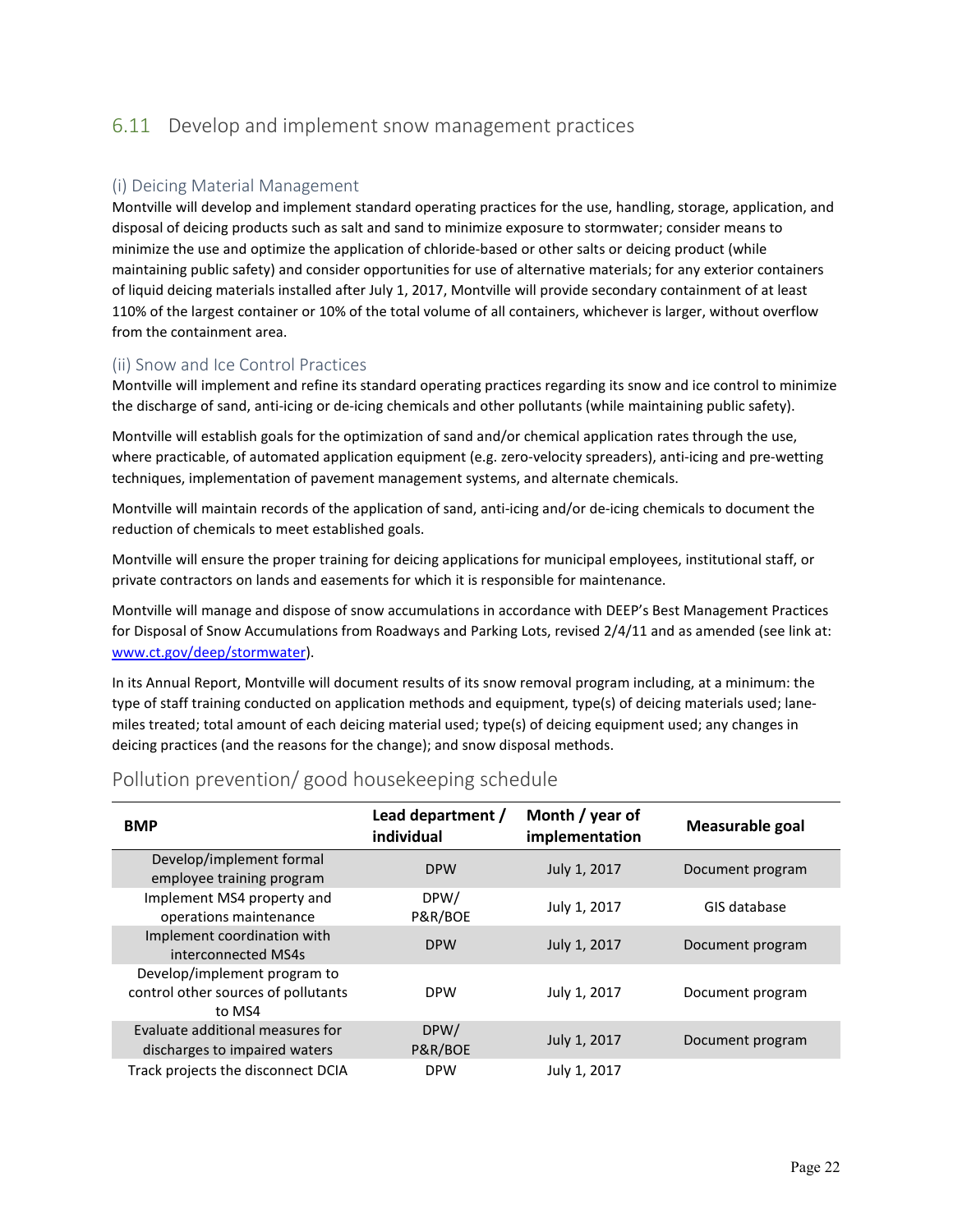| Develop/implement infrastructure<br>repair/rehab program           | <b>DPW</b> | July 1, 2017 | GIS database     |
|--------------------------------------------------------------------|------------|--------------|------------------|
| Develop/implement plan to<br>identify/prioritize retrofit projects | <b>DPW</b> | July 1, 2020 | GIS database     |
| Develop/implement street sweeping<br>program                       | <b>DPW</b> | July 1, 2017 | GIS database     |
| Develop/implement catch basin<br>cleaning program                  | <b>DPW</b> | July 1, 2017 | GIS database     |
| Develop/implement snow<br>management practices                     | <b>DPW</b> | July 1, 2017 | Document program |
|                                                                    |            |              |                  |